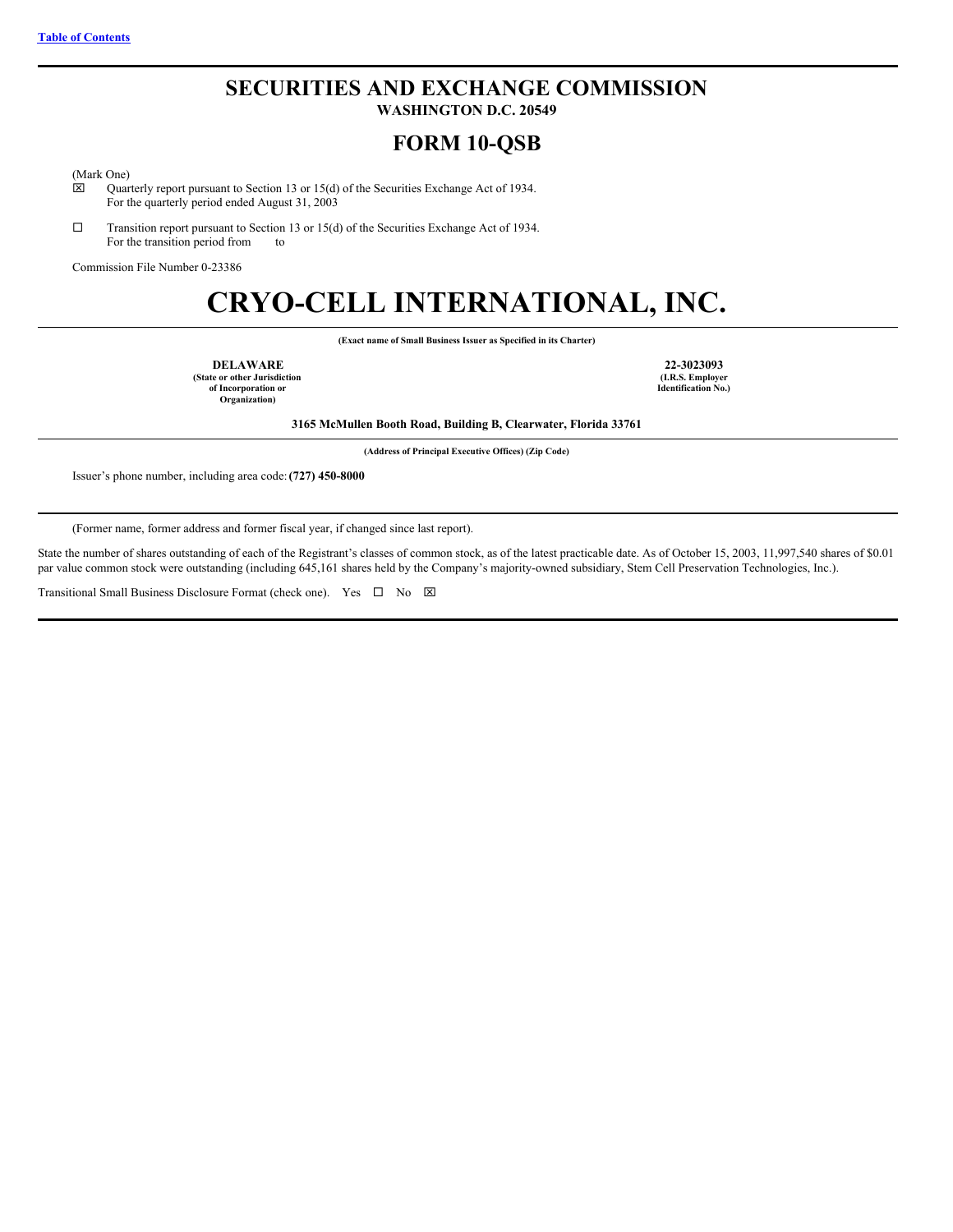## <span id="page-1-0"></span>**CRYO-CELL INTERNATIONAL, INC. AND SUBSIDIARIES**

## **TABLE OF CONTENTS**

## **PART I – FINANCIAL [INFORMATION](#page-2-0) (UNAUDITED) Item 1. Financial [Statements](#page-2-1)** Condensed [Consolidated](#page-2-2) Balance Sheets 3 Condensed Consolidated Statements of Operations and [Comprehensive](#page-3-0) Loss 4 Condensed [Consolidated](#page-4-0) Statements of Cash Flows 5 Notes to Condensed [Consolidated](#page-5-0) Financial Statements 6 **Item 2. [Management's](#page-11-0) Discussion and Analysis of Financial Conditions and Results of Operations** 12 **Item 3. Controls and [Procedures](#page-18-0)** 19 **PART II – OTHER [INFORMATION](#page-22-0) Item 1. Legal [Proceedings](#page-22-1)** 23 **Item 2. Changes in [Securities](#page-22-2)** 23 **Item 3. Defaults Upon Senior [Securities](#page-22-3)** 23 **Item 4. [Submission](#page-22-4) of Matters to a Vote of Security Holders** 23 **Item 5. Other [Information](#page-22-5)** 23 **Item 6. [Exhibits](#page-23-0) and Reports On Form 8-K** 24 **[SIGNATURES](#page-24-0)** 25

#### 2

**PAGE**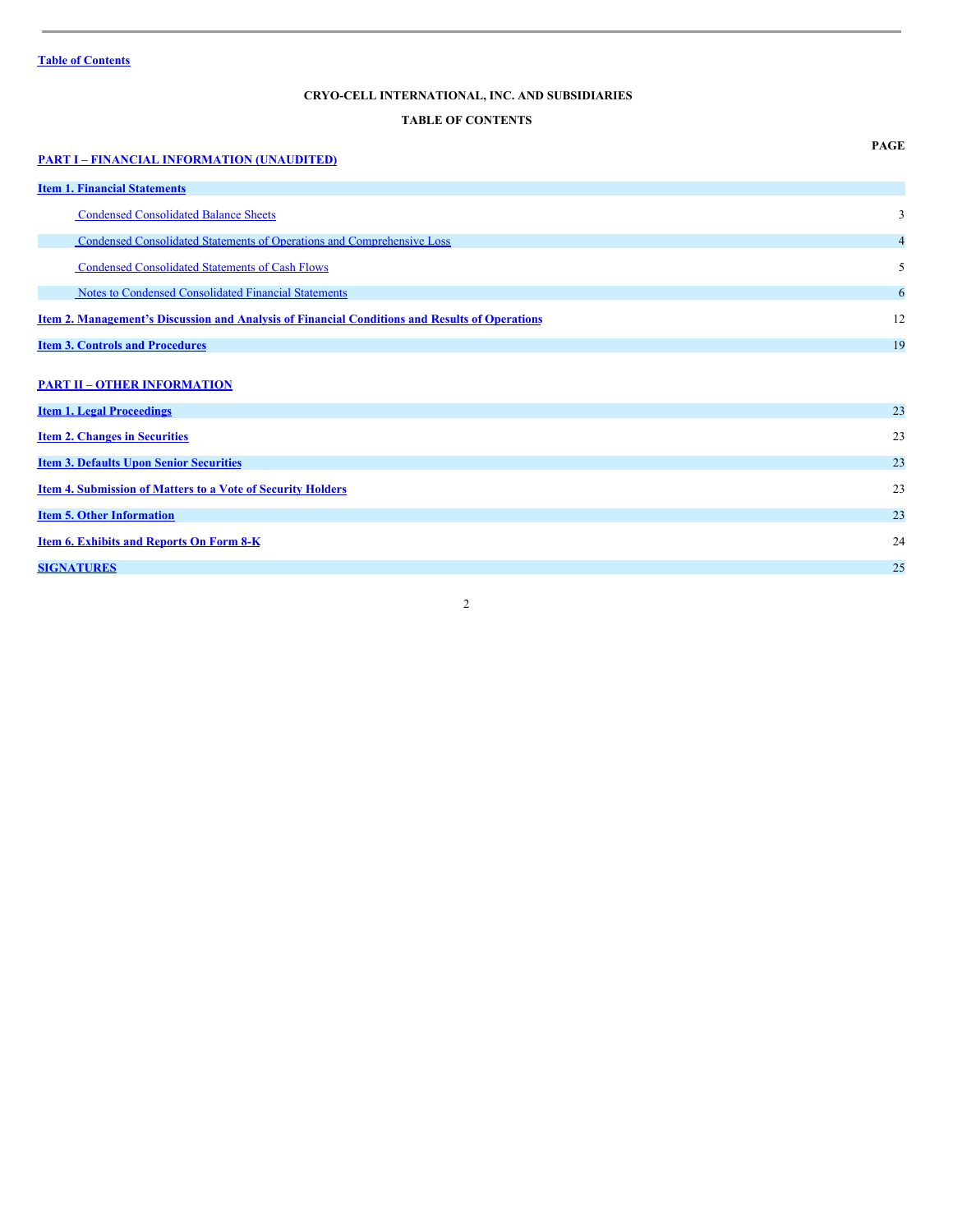#### <span id="page-2-1"></span>**Item 1. Financial Statements**

### <span id="page-2-2"></span><span id="page-2-0"></span>**CRYO-CELL INTERNATIONAL, INC. AND SUBSIDIARIES CONDENSED CONSOLIDATED BALANCE SHEETS**

| <b>ASSETS</b>                                                                                                                                       |                    | November 30,<br>2002  |  |
|-----------------------------------------------------------------------------------------------------------------------------------------------------|--------------------|-----------------------|--|
|                                                                                                                                                     | (Unaudited)        | (As Restated)         |  |
| <b>Current Assets</b>                                                                                                                               |                    |                       |  |
| Cash and cash equivalents                                                                                                                           | \$<br>474,418      | \$1,935,532           |  |
| Marketable securities                                                                                                                               | 2,830,071          | 3,127,843             |  |
| Accounts receivable and advances (net of allowance for doubtful accounts of \$164,010 and \$89,010)                                                 | 313,158            | 281,911               |  |
| Receivable—Affiliates (net of allowance for doubtful accounts of \$128,540)                                                                         | 249,056            | 412,071               |  |
| Notes receivable (net of allowance for doubtful accounts of \$41,000)                                                                               | 130,750            | 210,750               |  |
| Prepaid expenses and other current assets                                                                                                           | 253,801            | 112,115               |  |
|                                                                                                                                                     |                    |                       |  |
| Total current assets                                                                                                                                | 4,251,254          | 6,080,222             |  |
| <b>Property and Equipment-net</b>                                                                                                                   | 2,403,060          | 2,632,831             |  |
| <b>Other Assets</b>                                                                                                                                 |                    |                       |  |
|                                                                                                                                                     |                    |                       |  |
| Intangible assets (net of amortization of \$84,184 and \$77,127, respectively)                                                                      | 95,287             | 102,345               |  |
| Marketable securities                                                                                                                               | 167,831            |                       |  |
| Receivable-Revenue sharing agreement                                                                                                                | 181,374            | 332,895               |  |
| Investment in Saneron CCEL Therapeutics, Inc.                                                                                                       | 1,641,904          | 1,914,826             |  |
| Investment in European Affiliates                                                                                                                   | 739,667            | 739,667               |  |
| Deferred consulting fees                                                                                                                            | 1,322,877          | 1,438,412             |  |
| Deposits                                                                                                                                            | 175,411            | 175,161               |  |
| Total other assets                                                                                                                                  | 4,324,351          | 4,703,306             |  |
|                                                                                                                                                     | \$10,978,665       | \$13,416,359          |  |
|                                                                                                                                                     |                    |                       |  |
| <b>LIABILITIES AND STOCKHOLDERS' EQUITY</b>                                                                                                         |                    |                       |  |
|                                                                                                                                                     | August 31,<br>2003 | November 30,<br>2002  |  |
| <b>Current Liabilities</b>                                                                                                                          | (Unaudited)        | (As Restated)         |  |
| Accounts payable                                                                                                                                    | 299,950<br>\$      | \$<br>391,269         |  |
| Loan payable                                                                                                                                        | 100,000            |                       |  |
| Accrued expenses and withholdings                                                                                                                   | 542,751            | 1,217,407             |  |
|                                                                                                                                                     |                    |                       |  |
| Total current liabilities                                                                                                                           | 942,701            | 1,608,676             |  |
|                                                                                                                                                     |                    |                       |  |
| <b>Other Liabilities</b><br>Deferred revenue                                                                                                        |                    |                       |  |
|                                                                                                                                                     | 3,603,676          | 2,228,164             |  |
| Long-Term Liability-Revenue sharing agreements                                                                                                      | 4,416,666          | 4,416,666             |  |
| Deferred consulting obligation                                                                                                                      | 1,367,100          | 1,455,688             |  |
| Total other liabilities                                                                                                                             | 9,387,442          | 8,100,518             |  |
| Minority Interest                                                                                                                                   |                    |                       |  |
|                                                                                                                                                     |                    |                       |  |
| <b>Stockholders' Equity</b>                                                                                                                         |                    |                       |  |
| Preferred stock (\$.01 par value, 500,000 authorized and none issued)                                                                               |                    |                       |  |
| Common stock (\$.01 par value, 20,000,000 authorized; 11,352,379 at August 31, 2003, and 11,352,379 at November 30, 2002<br>issued and outstanding) |                    |                       |  |
| Additional paid-in capital                                                                                                                          | 113,524            | 113,524<br>23,012,760 |  |
| Accumulated other comprehensive loss                                                                                                                | 23,160,396         |                       |  |
|                                                                                                                                                     | (472, 047)         | (387, 997)            |  |
| Accumulated deficit                                                                                                                                 | (22, 153, 351)     | (19,031,122)          |  |
| Total stockholders' equity                                                                                                                          | 648,522            | 3,707,165             |  |
|                                                                                                                                                     | \$10,978,665       | \$13,416,359          |  |

The accompanying notes to consolidated financial statements are an integral part of these statements.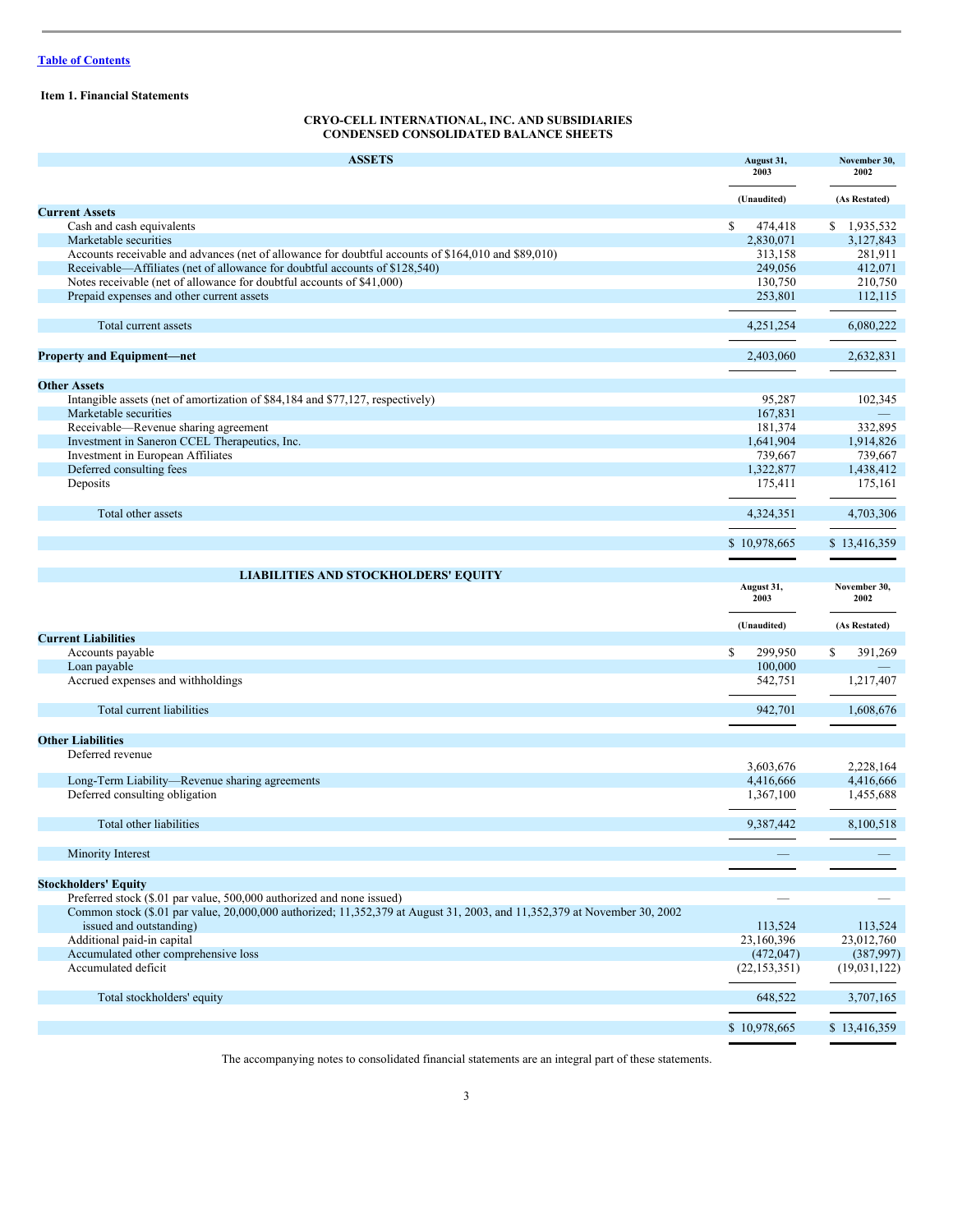## <span id="page-3-0"></span>**CRYO-CELL INTERNATIONAL, INC. AND SUBSIDIARIES CONDENSED CONSOLIDATED STATEMENTS OF OPERATIONS AND COMPREHENSIVE LOSS**

**(Unaudited)**

|                                                                                      |                            | <b>Three Months Ended</b> | <b>Nine Months Ended</b>   |                    |  |
|--------------------------------------------------------------------------------------|----------------------------|---------------------------|----------------------------|--------------------|--|
|                                                                                      | August 31,<br>2003         | August 31,<br>2002        | August 31,<br>2003         | August 31,<br>2002 |  |
|                                                                                      |                            | (As Restated)             |                            | (As Restated)      |  |
| <b>Revenue</b>                                                                       | \$2,028,159                | \$1,877,243               | \$5,091,329                | \$4,932,213        |  |
| <b>Costs and Expenses:</b>                                                           |                            |                           |                            |                    |  |
| Cost of sales                                                                        | 644,317                    | 548,328                   | 1,944,537                  | 1,620,238          |  |
| Marketing, general & administrative expenses                                         | 1,938,442                  | 1,571,591                 | 5,413,928                  | 4,046,210          |  |
| Research, development and related engineering                                        | 100,639                    | 80,705                    | 166,029                    | 126,444            |  |
| Impairment of assets                                                                 |                            | 400,000                   |                            | 400,000            |  |
| Depreciation and amortization                                                        | 90,380                     | 120,109                   | 253,038                    | 358,348            |  |
| Total cost and expenses                                                              | 2,773,778                  | 2,720,733                 | 7,777,532                  | 6,551,240          |  |
| <b>Operating Loss</b>                                                                | (745, 619)                 | (843, 490)                | (2,686,203)                | (1,619,027)        |  |
| <b>Other (Expense) Income:</b>                                                       |                            |                           |                            |                    |  |
| Interest Income                                                                      | 2.999                      | 15,754                    | 48,788                     | 51,287             |  |
| <b>Interest Expense</b>                                                              | (182, 411)                 | (117, 331)                | (460, 105)                 | (255,718)          |  |
| Other Income                                                                         | 112,145                    | 120,589                   | 189,956                    | 786,810            |  |
| Other Expense                                                                        |                            | (112, 713)                |                            | (112, 713)         |  |
| Settlement on Litigation                                                             |                            | (79, 175)                 |                            | (186, 675)         |  |
| Gain on Sale of Fixed Asset                                                          | 41.548                     |                           | 41.548                     |                    |  |
| Gain (Loss) on Sale of Marketable Securities                                         | 4,542                      |                           | (20, 210)                  |                    |  |
| Total other (expense) income                                                         | (21, 177)                  | (172, 876)                | (200, 023)                 | 282,991            |  |
| Income (loss) before minority interest and equity in (losses) earnings of affiliates | (766, 796)                 | (1,016,366)               | (2,886,226)                | (1,336,036)        |  |
| <b>Income Taxes</b>                                                                  | 140,000                    | (184,000)                 | (1, 101)                   | (184,000)          |  |
| Equity in (losses) of affiliates                                                     | (262, 689)                 | (193, 400)                | (234,902)                  | (463, 389)         |  |
| Minority Interest                                                                    |                            | 236,546                   |                            | 198,708            |  |
|                                                                                      | (122,689)                  | (140, 854)                | (236,003)                  | (448, 681)         |  |
| <b>Net Loss</b>                                                                      | (889, 485)<br>\$.          | (1,157,220)               | \$(3,122,229)              | \$(1,784,717)      |  |
|                                                                                      |                            |                           |                            |                    |  |
| Net income (loss) per common share—basic and diluted                                 | (S<br>0.08)                | (S)<br>0.10)              | (S <sub>0</sub> )<br>0.28) | (S)<br>0.16)       |  |
| Number of Common Shares Used In Computation                                          |                            |                           |                            |                    |  |
| Basic and diluted                                                                    | 11,352,379                 | 11,339,379                | 11,352,379                 | 11,336,580         |  |
| Comprehensive loss:                                                                  |                            |                           |                            |                    |  |
| Net loss:                                                                            | (889, 485)                 | (1,157,220)               | (3, 122, 229)              | (1,784,717)        |  |
| Other comprehensive income (loss):                                                   |                            |                           |                            |                    |  |
| Net change in unrealized loss                                                        | (42, 425)                  | (56, 546)                 | (104,260)                  | (112,062)          |  |
| Reclassification adjustment for (gains) losses included in net loss                  | (4,542)                    |                           | 20.210                     |                    |  |
| Comprehensive loss                                                                   | $\mathbb{S}$<br>(936, 452) | (1,213,766)               | \$(3,206,279)              | (1,896,779)        |  |

The accompanying notes to consolidated financial statements are an integral part of these statements.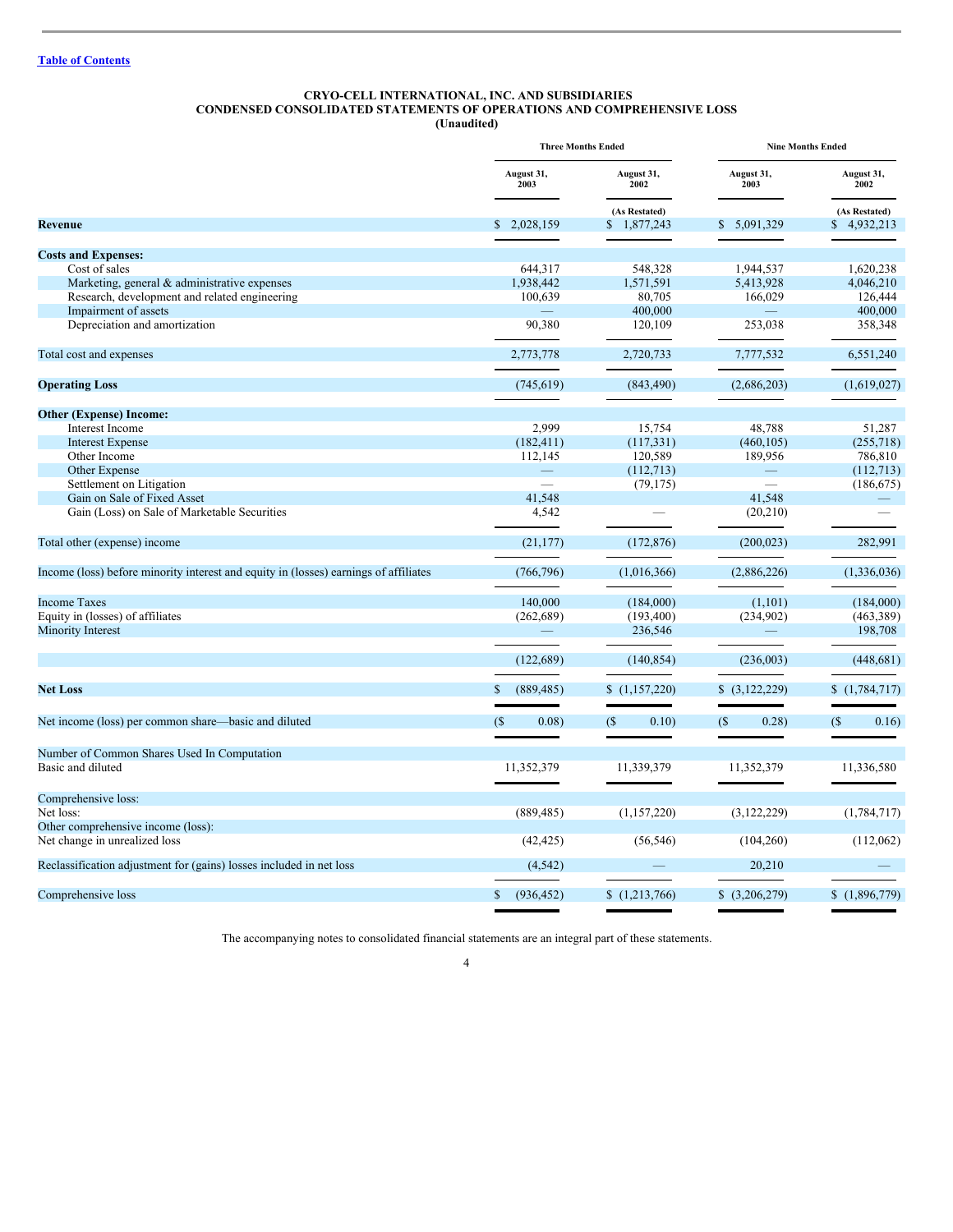#### <span id="page-4-0"></span>**CRYO-CELL INTERNATIONAL, INC. AND SUBSIDIARIES CONDENSED CONSOLIDATED STATEMENTS OF CASH FLOWS (Unaudited)**

|                                                                                                       | <b>Nine Months Ended</b>                 |                         |
|-------------------------------------------------------------------------------------------------------|------------------------------------------|-------------------------|
|                                                                                                       | August 31,<br>2003                       | August 31,<br>2002      |
|                                                                                                       |                                          | (As Restated)           |
| <b>Cash Flows from Operating Activities</b><br>Net Loss                                               | \$(3,122,229)                            | \$(1,784,717)           |
| Adjustments to reconcile net loss to cash used for operating activities:                              |                                          |                         |
| Depreciation and amortization                                                                         | 300,029                                  | 415,805                 |
| Loss on sale of marketable securities held to maturity                                                | 20,210                                   |                         |
| Gain on sale of property and equipment                                                                | (41, 548)                                |                         |
| Compensatory element of stock options                                                                 | 50,063                                   | 78,623                  |
| Issuance of common stock for interest and services rendered                                           | 216,150                                  |                         |
| Provision for doubtful accounts<br>Charge for impairment of assets                                    | 175,000                                  | 128,540<br>400,000      |
| Expired options                                                                                       | $\equiv$                                 | 212,713                 |
| Dividend income reinvested in marketable securities                                                   | (7, 464)                                 |                         |
| Equity in earnings of affiliates                                                                      | (12,699)                                 | 463,389                 |
| Minority interest                                                                                     |                                          | (198, 708)              |
| Changes in assets and liabilities:                                                                    |                                          |                         |
| Accounts receivable and advances                                                                      | (106, 246)                               | (51, 024)               |
| Receivable-Affiliates                                                                                 | 163,017                                  | (210, 454)              |
| Notes receivable                                                                                      | (20,000)                                 | (200,000)               |
| Deferred consulting fees                                                                              | 115,535                                  | 28,025                  |
| Prepaid expenses and other current assets<br>Deposits                                                 | (141, 686)<br>(250)                      | 13,515                  |
| Accounts payable                                                                                      | (91, 319)                                | 383,359                 |
| Deferred revenue                                                                                      | 1,375,512                                | 43,699                  |
| Long-term liabilities-Revenue sharing agreements                                                      | (50,000)                                 |                         |
| Revenue sharing agreements                                                                            | 151,521                                  | 79,240                  |
| Accrued expenses and withholdings                                                                     | (673,250)                                | 418,627                 |
| Net cash (used in) provided by operating activities                                                   | (1,699,654)                              | 220,632                 |
|                                                                                                       |                                          |                         |
| Cash flows from investing activities:                                                                 |                                          |                         |
| Purchases of property and equipment                                                                   | (138, 413)                               | (887,310)               |
| Sale of property and equipment<br>Payments for intangible assets                                      | 116,761                                  | (3,108)                 |
| Proceeds from sale of marketable securities                                                           | 200,192                                  |                         |
|                                                                                                       |                                          |                         |
| Net cash provided by (used in) investing activities                                                   | 178,540                                  | (890, 418)              |
| <b>Cash flows from financing activities</b>                                                           |                                          |                         |
| Proceeds from the sale of subsidiary's securities                                                     | $\overline{\phantom{0}}$                 | 483,767                 |
| Private placement fees                                                                                |                                          | (67, 340)               |
| Proceeds from notes payable                                                                           |                                          | 33,000                  |
| Proceeds from the exercise of stock options and sale of warrants                                      |                                          | 43,000                  |
| Proceeds from loan payable<br>Proceeds from revenue sharing agreements                                | 100,000<br>50,000                        |                         |
| Repayments of deferred consulting obligation                                                          | (88, 594)                                | (22, 879)               |
| Repayment of capital leases                                                                           | (1,406)                                  | (6,722)                 |
|                                                                                                       |                                          |                         |
| Net cash provided by financing activities:                                                            | 60,000                                   | 462,826                 |
|                                                                                                       | (1,461,114)                              | (206,960)               |
| Decrease in cash and cash equivalents<br>Beginning of period                                          | 1,935,532                                | 5,540,751               |
|                                                                                                       |                                          |                         |
| End of period                                                                                         | \$<br>474,418                            | \$5,333,791             |
|                                                                                                       |                                          |                         |
| Supplemental disclosure of cash flow information:                                                     |                                          |                         |
| Interest                                                                                              | 216,533<br>S.                            | 139,458<br>\$           |
| Income taxes                                                                                          | 162,600<br>\$                            | \$                      |
| Supplemental schedules of non-cash investing and financing activities:                                |                                          |                         |
| Change in unrealized net loss as a component of investment in Saneron                                 | (285, 621)<br>S.                         | \$                      |
|                                                                                                       |                                          |                         |
| Change in unrealized net gain (loss) as a component of marketable securities and shareholders' equity | 82,997<br>S                              | $\mathbb{S}$            |
|                                                                                                       |                                          |                         |
| Conversion of debt and accrued interest into common stock                                             | $\mathbb{S}$<br>$\overline{\phantom{0}}$ | $\mathbb{S}$<br>525,250 |

The accompanying notes to consolidated financial statements are an integral part of these statements.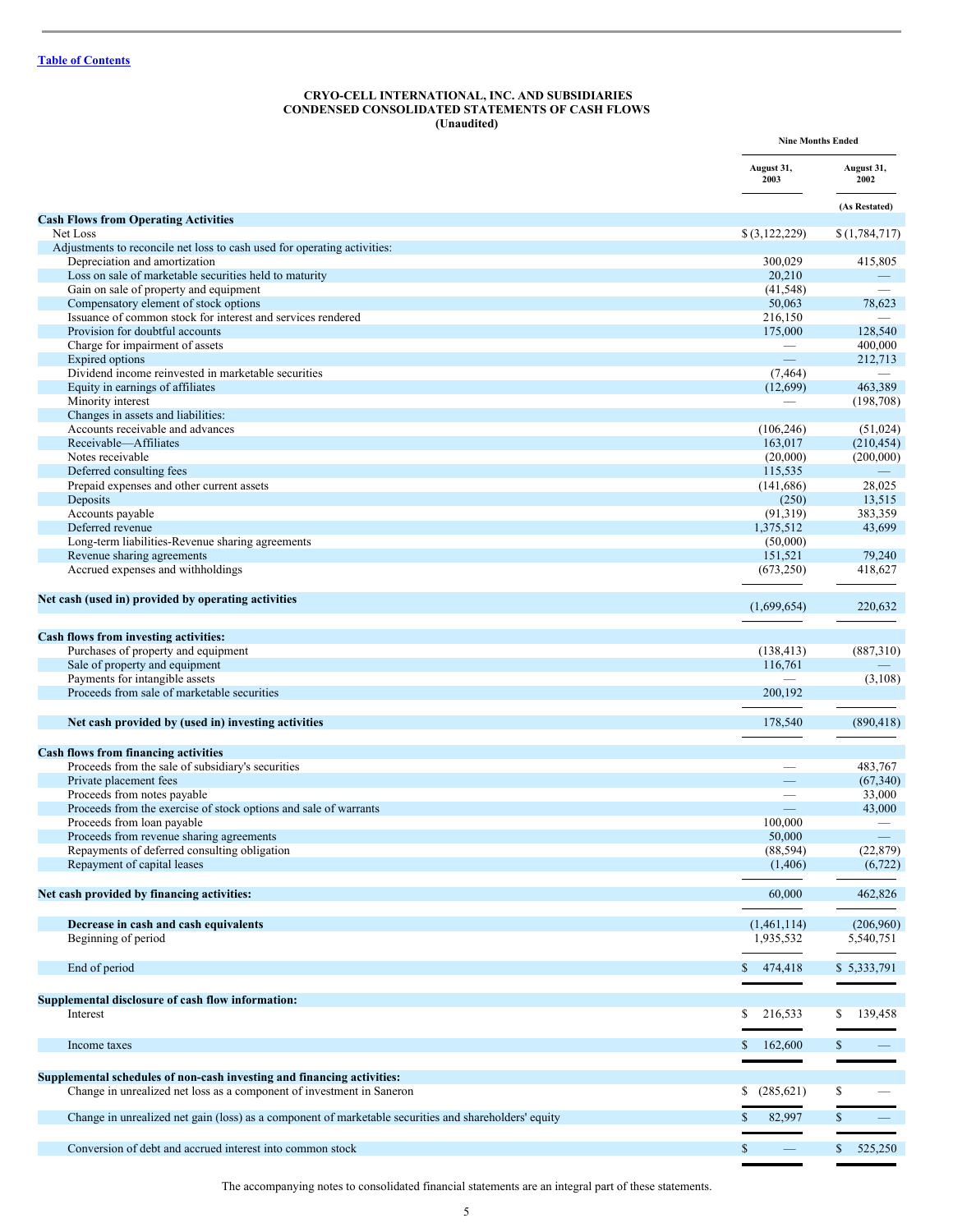#### <span id="page-5-0"></span>**CRYO-CELL INTERNATIONAL, INC. AND SUBSIDIARIES NOTES TO CONDENSED CONSOLIDATED FINANCIAL STATEMENTS August 31, 2003 (Unaudited)**

#### **Note 1 – Basis of Presentation**

The unaudited condensed consolidated financial statements including the Condensed Consolidated Balance Sheets as of August 31, 2003 and November 30, 2002, Condensed Consolidated Statements of Operations and Comprehensive Loss for the quarter and nine months ended August 31, 2003 and August 31, 2002, and Cash Flows for the nine months ended August 31, 2003 and August 31, 2002 have been prepared by CRYO-CELL International, Inc. and its subsidiaries ("the Company"). In the opinion of Management, all adjustments (which include only normal recurring adjustments) necessary to present fairly the financial position, results of operations, and changes in cash flows for all periods presented have been made.

The unaudited consolidated condensed financial statements herein have been prepared pursuant to the rules and regulations of the Securities and Exchange Commission for interim financial reporting. Certain financial information and note disclosures which are normally included in annual financial statements prepared in accordance with generally accepted accounting principles have been condensed or omitted pursuant to those rules and regulations. It is suggested that these condensed consolidated financial statements be read in conjunction with the financial statements and notes thereto included in the Company's November 30, 2002 Annual Report on Form 10-KSB as amended.

In April 2003, upon the advice of its then auditors, management reviewed its policy of recognition of revenue from the sale of revenue sharing agreements and annual storage fees. Management along with its prior auditors, who had previously opined upon the Company's financial statements for the years ended November 30, 2002 and 2001, sought the guidance of the staff of the Office of the Chief Accountant of the Securities and Exchange Commission. Based on discussions among the parties, management determined that the accounting treatment of the revenue sharing agreements and the storage revenue policies should be changed and the Company's previously issued financial statements (refer to Note 7) should be restated.

#### **Revenue Recognition**

During the first quarter of 2003, the Company changed its method of recognizing enrollment fee revenue. Through November 30, 2002, the Company recognized enrollment fees upon completion of the enrollment into the U-Cord storage program. Beginning December 1, 2002, enrollment fees and the related direct and incremental costs associated with these fees are deferred and recognized once the processing of the specimens is completed. The cumulative effect of the change as of November 30, 2002, was a reduction of the accumulated deficit of approximately \$102,000. The cumulative impact of the change is reflected in the nine months ended August 31, 2003. Management does not believe that the impact of this adjustment is material to the November 30, 2002 financial statements (as restated), or to the projected operating results and earnings trend for the year ending November 30, 2003.

The Company also records revenue from processing and storage of specimens. The Company recognizes revenue from processing fees upon the completion of processing and cellular storage fees ratably over the contractual storage period.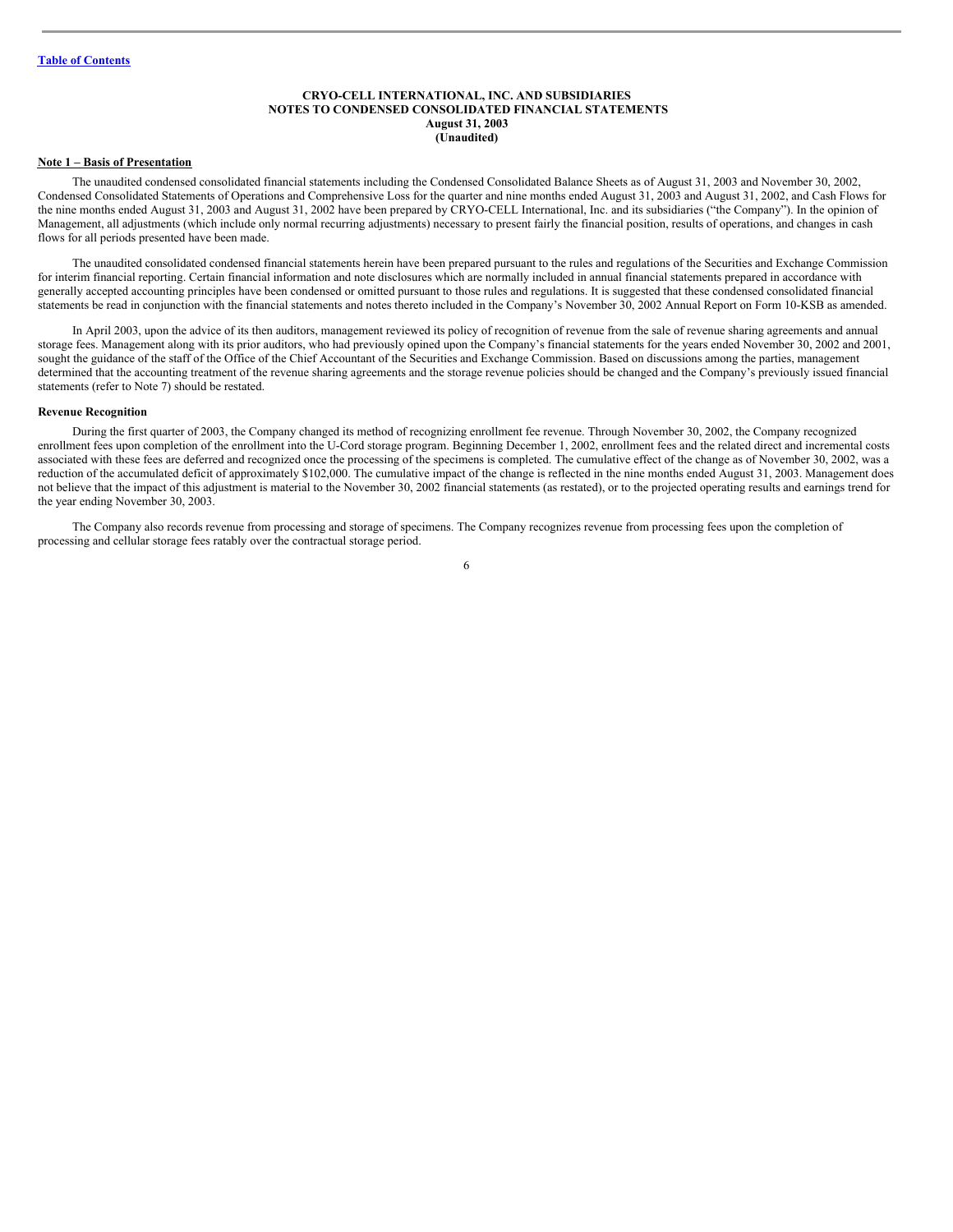#### **Reclassification**

Certain reclassifications have been made to the November 30, 2002 financial statements to conform to the 2003 quarterly presentation, including the reclassification of the minority interest liability into additional paid-in capital.

#### **Note 2 – Earnings per Common Share**

Earnings (Loss) per share data is based on net income (loss) and not comprehensive income (loss). Basic earnings (loss) per share for the quarter and nine-month period ended August 31, 2003 and August 31, 2002 were computed by dividing net income by the weighted average number of common shares outstanding during the period. The Company did not present diluted earnings per share, as the effect of potentially dilutive shares from outstanding stock options would be antidilutive.

#### **Note 3 – Legal Proceedings**

The Company is involved in the following legal proceedings:

On February 22, 2002 the Company received a complaint filed by Pharmastem Therapeutics, Inc. in the United States District Court of Delaware (Wilmington), Case No. 02-CV-198, alleging patent infringement. Pharmastem, a Delaware corporation, has named eight companies (two of which are now out of business) involved in cord blood banking. The suit seeks an injunction against the companies, an unspecified amount of damages or royalties, treble damages and attorney's fees. The Company has consulted with their patent attorney who believes that the asserted patents are not valid and even if valid, believes that CRYO-CELL's business of collecting, processing and cryopreserving cord blood cells does not infringe either of the asserted patents. The Company also notes that corresponding patents in other jurisdictions outside the United States have been invalidated or abandoned. The litigation is currently in pretrial stage, with trial scheduled for October 2003.

In March 2003, CRYO-CELL Europe, N.V. ("CCEU") was served with a letter terminating the Company's license agreement with a CCEU affiliate. In July 2003, the Company re-commenced legal proceedings against CCEU and an affiliated corporation in the Hague, Netherlands, for a preliminary injunction restraining CCEU from using the "CRYO-CELL" name. Shortly before the hearing was scheduled to take place on September 24, 2003, counsel for CCEU informed the Company's European counsel that CCEU would voluntarily stop using the designation "CRYO-CELL." As a result, the Company voluntarily postponed its preliminary injunction application.

On April 17, 2003, the Company filed a lawsuit against CCEU in the Circuit Court of the Sixth Judicial District in the State of Florida, seeking to recover money damages for unpaid royalty payments due under the license agreement with the Company. The Company had previously advised CCEU that, by the Company's calculation, CCEU owed the Company \$323,562 in unpaid royalties which is recorded as a receivable-affiliates net of a reserve of \$128,540 as of August 31, 2003 and November 30, 2002. The license agreement granted COLTEC, Ltd. and its affiliates an exclusive license to market the Company's U-Cord program in Europe, and allowed them to directly market the U-Cord program, sell revenue sharing agreements or further sub-license the marketing rights throughout Europe. COLTEC, Ltd. subsequently assigned the license agreement to an affiliated company. The Company has amended its complaint to add another CCEU affiliate as a defendant, and to seek to enforce a covenant not to compete in the license agreement. Defendants have not yet served a response to the Company's complaint.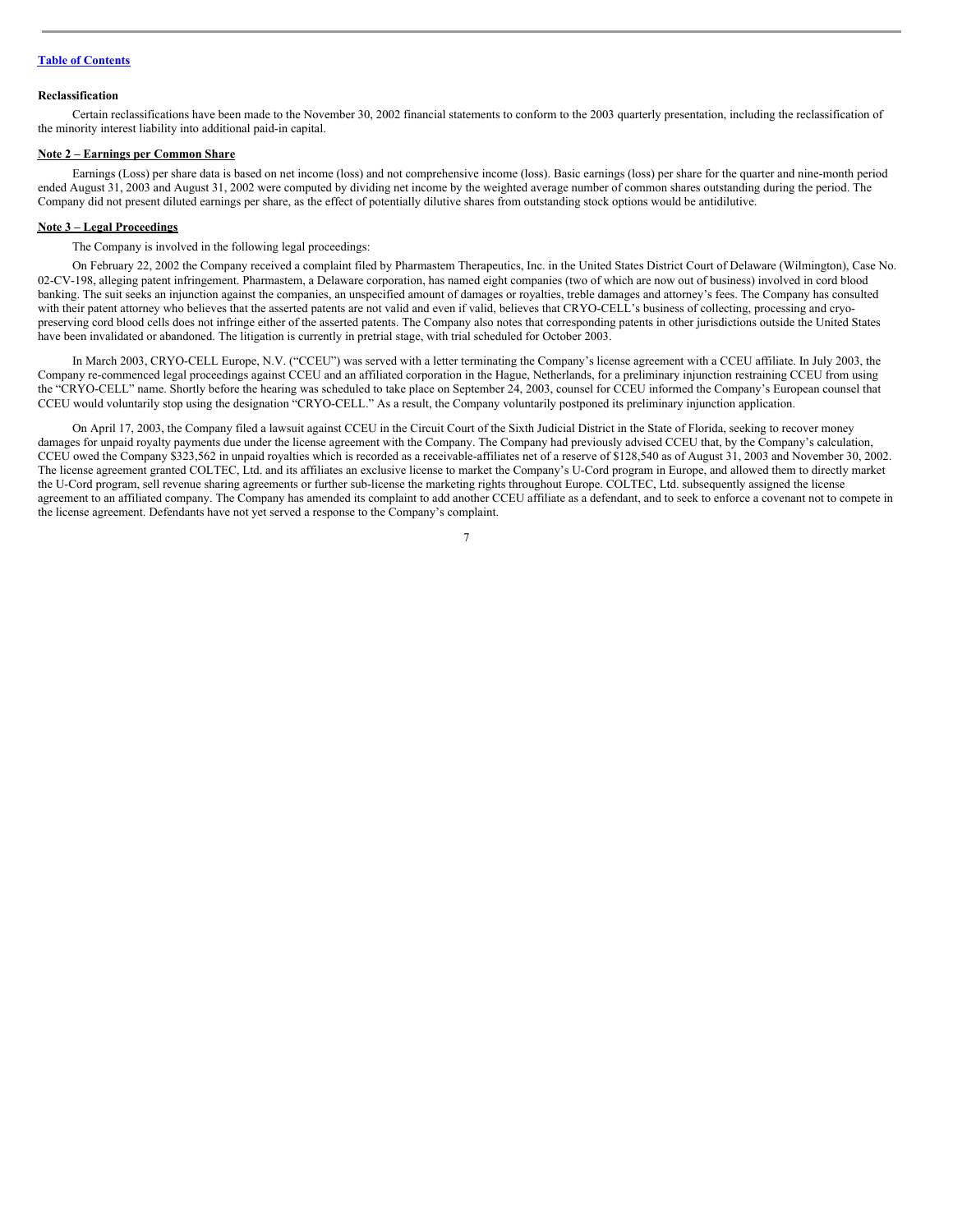Between May and July 2003, ten putative class action complaints were filed against the Company, certain current and former officers and directors of the Company and two accounting firms who previously audited the Company's financial statements. All ten complaints allege violations of federal securities laws, including improper recognition of revenue in the financial statements presented in certain public reports of the Company. The complaints generally seek among other things, certification of a class of persons who purchased the Company's common stock between March 16, 1999 and May 20, 2003 and unspecified damages. The Company has not yet responded to any of the complaints. The Company believes the complaints are without merit and intends to defend the litigation vigorously. As of August 31, 2003 the Company has accrued the maximum deductible of \$175,000 in legal expenses associated with the class action complaints.

#### **Note 4 - Investments in Subsidiaries and Affiliates**

#### **Saneron CCEL Therapeutics, Inc.**

The Company has ownership interest of approximately 43% in Saneron CCEL Therapeutics, Inc. (SCTI) which is accounted for under the equity method of accounting, along with approximately \$1,300,000 that represents goodwill and is reflected in the investment balance. For the nine months ended August 31, 2003, the Company recorded equity in losses of SCTI operations of approximately \$19,000. Additionally, for the nine months ended August 31, 2003, the Company recorded a charge to other comprehensive loss of approximately \$167,000, related to a temporary decline in the stock price of Company common stock currently held as an investment by SCTI. As of August 31, 2003, the Company has reflected its remaining interest in Company common stock held by SCTI of approximately \$68,000 in additional paid-in capital. For the nine months ended August 31, 2002, the Company recorded equity in losses of SCTI operations of approximately \$303,000. In February 2003, an independent valuation appraised the Company's approximate 43% minority stake in SCTI at \$3 million. The SCTI investment, including the portion that represents goodwill, is reflected on the balance sheet as of August 31, 2003 at approximately \$1,642,000.

During the quarter ended August 31, 2003, the Company identified certain previously unrecorded stock awards that were granted by SCTI in March 2003 at below fair market value to certain members of SCTI management who represent owners of SCTI and serve on the board of directors. During the quarter ended August 31, 2003, the Company recorded approximately \$215,000 in equity losses of affiliates related to compensation expense that resulted from the stock awards. In addition, the Company recorded an investment dilution loss of approximately \$50,000 as of August 31, 2003, to reflect the Company's 3% reduction in ownership percentage resulting from SCTI's issuance of the stock awards. In management's opinion, the effects of these transactions are not material to the projected operating results and earnings trends for the year ending November 30, 2003.

#### **Stem Cell Preservation Technologies, Inc.**

The Board of Directors of CRYO-CELL International, Inc. ("CRYO-CELL") declared a dividend payable in shares of common stock of CRYO-CELL's subsidiary, Stem Cell Preservation Technologies, Inc. (SCPT) on July 25, 2001. CRYO-CELL's stockholders of record on August 31, 2001 are to receive three (3) shares of SCPT common stock for every four (4) shares of CRYO-CELL common stock CRYO-CELL's stockholders own as of the record date of August 31, 2001. An independent appraisal valued SCPT as of August 31, 2001 at \$62,500, or less than \$0.01 per share, as adjusted for a forward split of 1,350 to 1 in September 2001.

The Board of Directors of CRYO-CELL on August 21, 2001 set aside 1,000,000 shares of the common shares of SCPT (as adjusted for the September 2001 forward split) owned byCRYO-CELL for the purpose of incentives for the recruiting of and rewarding of key SCPT executives. SCPT cancelled these shares and retired these shares. During fiscal 2001, three officers of SCPT had received stock grants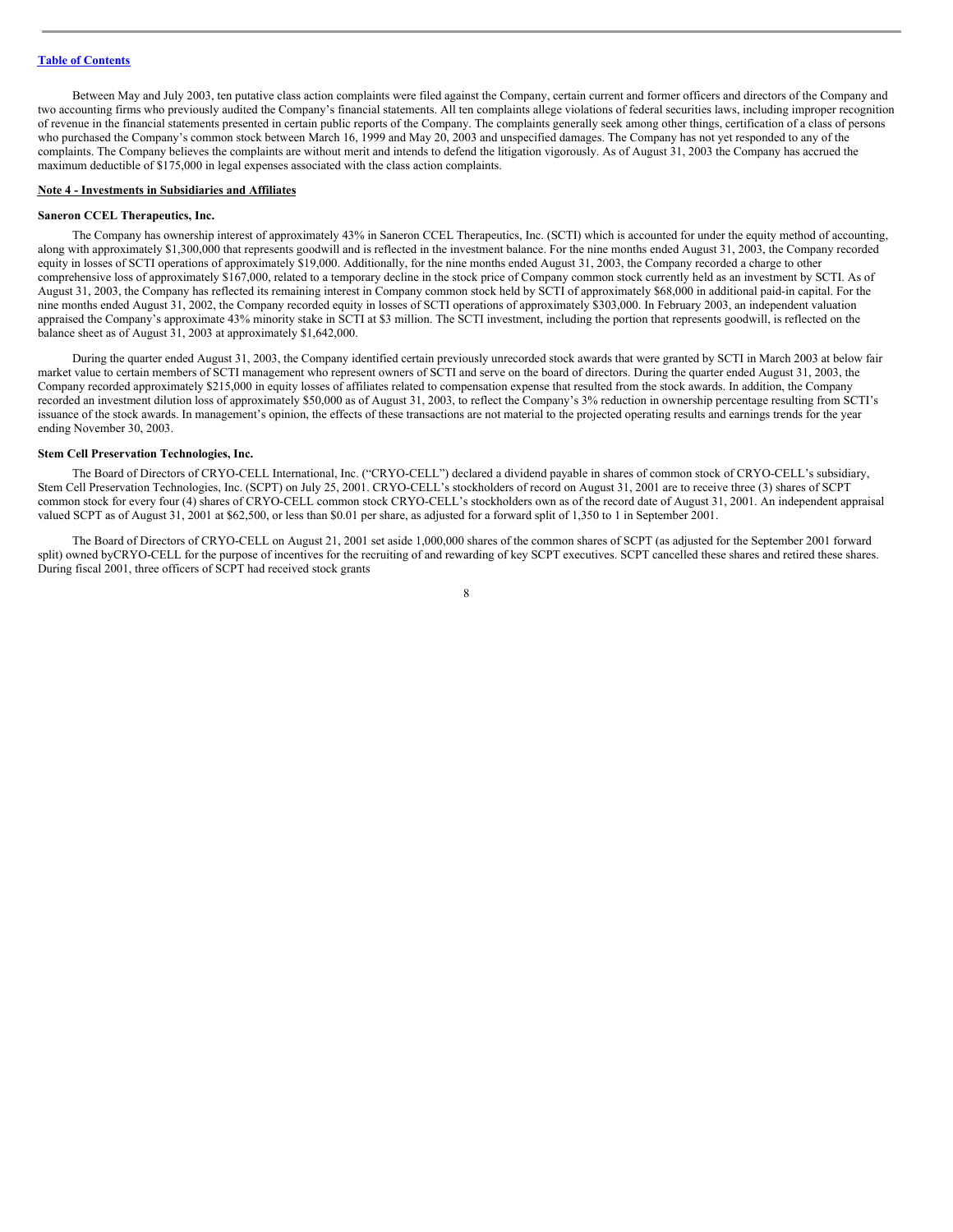of 25,000 common shares each under this plan for services rendered and 925,000 common shares are available for future issuance. The fair value of the shares granted was \$1,500, which was charged to operations.

CRYO-CELL's Board of Directors on August 29, 2001 granted options to purchase an aggregate of 850,000 common shares of SCPT at \$0.02 per share to four officers of CRYO-CELL. The grant price was in excess of the fair value of the shares at the date of grant. Three of the officers exercised their options for 805,000 common shares and at August 31, 2003 an option for 45,000 of these shares to CRYO-CELL's former President was not exercised. The Board of Directors of the Company also authorized the issuance of 195,000 common shares of SCPT to Saneron CCEL Therapeutics, Inc.

In July 2001, SCPT entered into a financing agreement with Financial Holdings and Investments Corp. ("FHIC") whereby SCPT borrowed \$500,000 as evidenced by an 8% interest bearing note payable no later than thirteen months from the date of the note provided SCPT shall repay \$300,000 of the principal if and when SCPT realizes \$1,500,000 from the sale of its securities. SCPT agreed to issue FHIC 250,000 shares (as per May 22, 2002 amendment below, shares reduced to 150,000) of its common shares, as adjusted for the September 2001 forward split, as additional compensation. SCPT's counsel also received 45,000 common shares for its legal services. Both issuances of shares were valued at their fair value of \$3,400 and reflected in the accompanying financial statements as deferred financing costs. SCPT used \$300,000 of the proceeds received as payment for its investment in CRYO-CELL Europe NV and CRYO-CELL Italia, S.r.l.

On November 1, 2001, SCPT offered for sale 1,250,000 shares of its common stock at \$2.00 per share in a private placement offering through a private placement agent, Newbridge Securities Corporation, a subsidiary of FHIC. The placement agent was to receive a commission of 10% of the gross proceeds from the offering and a nonaccountable expense reimbursement of 3% of the gross sale proceeds. The placement agent originally was to receive warrants to acquire 25,900 common shares exercisable at \$2.20 per share. As per the May 22, 2002 debt conversion agreement (see below), the warrant issuance was cancelled in exchange for the issuance of 22,500 common shares. The number of shares purchasable under these warrants is equal to 10% of the shares sold under the private offering. The offering period originally terminated on December 31, 2001 but was extended until February 28, 2002. By the closing of the offering on February 28, 2002, accredited investors subscribed for 259,000 common shares at \$2.00 per share for a total of \$518,000. Offering costs amounted to \$126,170. Of the 13,279,000 issued and outstanding common shares of SCPT at August 31, 2003, CRYO-CELL owned 11,500,000 (86.6%) shares. Upon payment of the dividend CRYO-CELL will own approximately 3,200,000 (24.9%) shares of SCPT.

On May 22, 2002, FHIC agreed to convert the \$500,000 note and accrued interest thereon into 250,000 shares of SCPT's common stock and was paid an incentive fee of \$20,000 to convert the note into the common shares. The conversion agreement also required FHIC to reduce the 250,000 shares of SCPT's common stock received as additional compensation under the original terms of the July 2001 financing agreement to 150,000 shares in full satisfaction.

In August 2002, CRYO-CELL contributed \$600,000 cash and 645,161 shares of its common stock (valued at \$2,400,000 on the date of contribution) to SCPT to acquire a revenue sharing agreement for the States of Illinois and New York from SCPT. The transaction was accounted for on each entity's books at historical cost, with no cost basis for the stock. The additional contribution and the related revenue sharing agreement were eliminated in consolidation.

Through November 30, 2002, aggregate losses attributable to the minority interest exceeded the minority's interest in the equity capital of SCPT. As a result, minority interest on the balance sheet as of August 31, 2003 is reflected at \$0, and CRYO-CELL has recognized 100% of the losses of SCPT in its

 $\overline{Q}$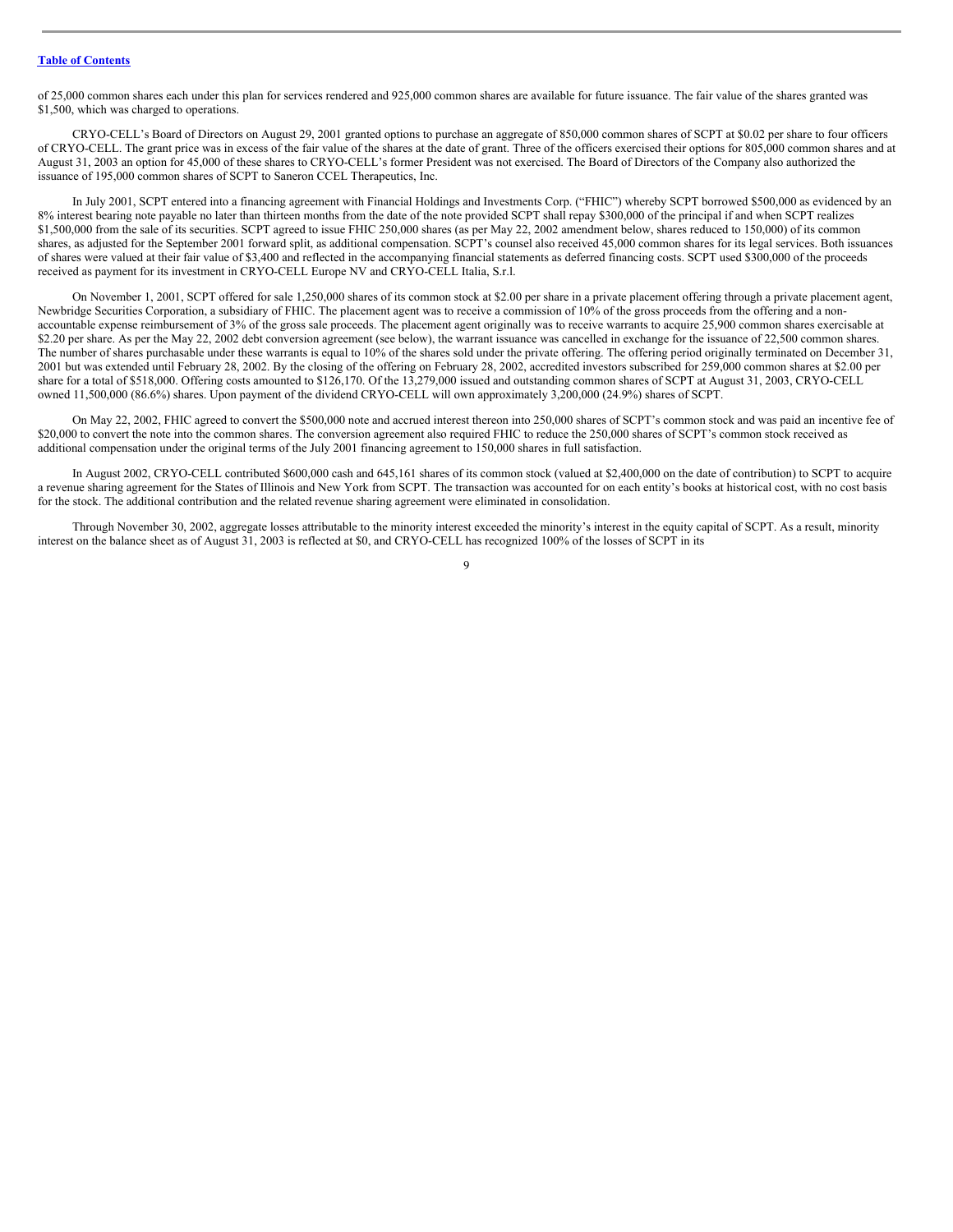statement of operations during the quarter and nine months ended August 31, 2003 (\$15,000 and \$85,000, respectively).

In August 2003, SCPT received a \$100,000 interest bearing loan from an officer, director and shareholder of SCPT (and who is a shareholder of CRYO-CELL) to fund its operations. The note is due on September 5, 2004 with interest of 4%. SCPT has pledged 345,161 shares of the CRYO-CELL common stock held by SCPT to secure this note.

CRYO-CELL anticipates the spin-off of SCPT as a separate public company to occur as soon as possible. In connection with the spin-off, all shareholders of record of CRYO-CELL on August 31, 2001 are expected to receive three shares of SCPT for every four shares of CRYO-CELL stock that they owned. The payment date of the shares to be distributed will follow the effective date of a registration statement covering the stock dividend. SCPT continues its efforts to complete the registration process and have the registration statement declared effective by the Securities and Exchange Commission (SEC). It is SCPT's intent to file a further amendment to the registration statement as soon as SCPT's financial statements are updated.

#### **Note 5 – Stem Cell Preservation Technologies, Inc. Revenue Sharing Agreement**

In May 2003, CRYO-CELL's majority owned subsidiary, SCPT, entered into a Revenue Sharing Agreement (RSA) with an independent limited liability company ('LLC'). The RSA provides that the LLC will pay a total of \$2,000,000 to SCPT in varying installments through March 2007 with interest at 4%. SCPT received an initial installment payment from the LLC when the RSA was executed. The LLC is entitled to receive, for an indefinite period, a fee of \$17.50 per year for each adult stem cell specimen stored by SCPT for persons located in the State of California up to 75,000 specimens. As a result of the execution of the RSA, the Company recorded a state income tax provision of \$140,000 in the quarter ended May 31, 2003. Currently, the LLC is in default under the RSA due to non-payment of three required installment payments totaling \$450,000. In September 2003, a representative of the LLC advised CRYO-CELL that it did not intend to honor its obligations under the agreement. As a result, the Company has reversed all prior entries associated with the RSA in the quarter ended August 31, 2003. This resulted in a reversal of the \$140,000 tax provision and the recognition of the \$50,000 non-refundable initial payment as other income in the quarter ended August 31, 2003. SCPT has advised CRYO-CELL that SCPT is engaged in negotiations with the LLC in an attempt to resolve this matter.

#### **Note 6 – Stock Options**

The Company accounts for stock options under Accounting Principles Board Opinion No. 25 ("APB No. 25"), under which no compensation expense has been recognized. In October 1995, the FASB issued SFAS No. 123, *Accounting for Stock-Based Compensation*, which is effective for years beginning after December 15, 1995. SFAS No. 123 established financial accounting and reporting standards for stock-based employee compensation plans. The statement defines a fair value based method of accounting for an employee stock option or similar equity instrument and encourages all entities to adopt that method of accounting for all of their stock compensation plans. However, it also allows an entity to continue to measure compensation costs for those plans using the intrinsic value based method of accounting prescribed by APB No. 25, but requires pro forma disclosure of net income and earnings per share for the effects on compensation expense had the accounting guidance for SFAS No. 123 been adopted. Certain stock options have been issued to consultants of the Company and accounted for under SFAS No. 123. The expense recognized for the nine months ended August 31, 2003 and August 31, 2002 is \$18,612 and \$78,624, respectively.

On December 31, 2002, the FASB issued SFAS No. 148,*Accounting for Stock-Based Compensation-*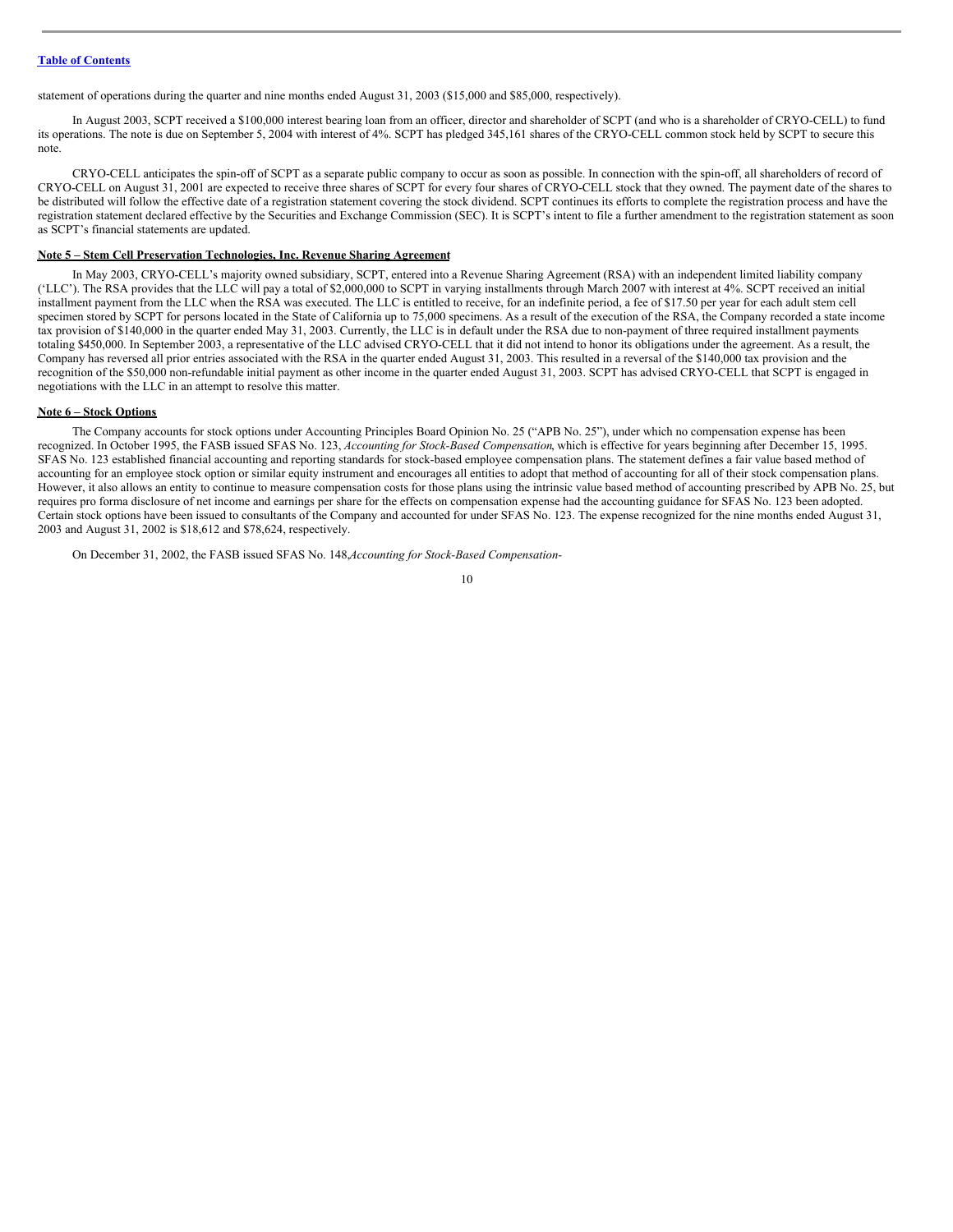*Transition and Disclosure*. SFAS No. 148 amends SFAS No. 123 to provide alternative methods of transition to SFAS No. 123's fair value method of accounting for stockbased employee compensation. SFAS No. 148 also amends the disclosure provisions of SFAS No. 123 to require disclosure effects of an entity's accounting policy with respect to stock-based employee compensation on reported earnings in interim financial statements. The disclosure provisions of SFAS No. 148 are applicable to all companies with stock-based employee compensation. SFAS No. 148 was effective for fiscal years ending after December 15, 2002 and for interim periods beginning after December 15, 2002. The Company does not plan to transition to the fair value based method of accounting for stock-based employee compensation and has adopted the disclosure requirements of SFAS 148 as of December 1, 2002.

Had SFAS No. 123 been implemented, the Corporation's net loss and loss per share would have been increased to the amounts indicated below for the quarter and nine months ended August 31, 2003 and August 31, 2002:

|                                                         | <b>Three Months Ended</b> |                        | <b>Nine Months Ended</b> |                        |
|---------------------------------------------------------|---------------------------|------------------------|--------------------------|------------------------|
|                                                         | <b>August 31, 2003</b>    | <b>August 31, 2002</b> | <b>August 31, 2003</b>   | <b>August 31, 2002</b> |
| Net Loss, as reported                                   | (\$889,485)               | (S1, 157, 220)         | $(\$3,122,229)$          | (S1, 784, 717)         |
| Deduct: Total stock-based employee compensation expense |                           |                        |                          |                        |
| determined under fair value based method for all awards | (234, 437)                | (23,210)               | (403, 617)               | (42,105)               |
| Pro forma net loss                                      | (S1, 123, 922)            | (S1, 180, 430)         | $(\$3,525,846)$          | (S1,826,822)           |
| Loss per share:                                         |                           |                        |                          |                        |
| Basic and diluted-as reported                           | (S.08)                    | (S.10)                 | (S.28)                   | (S.16)                 |
| Basic and diluted-pro forma                             | (S.10)                    | (S.10)                 | (\$.31)                  | (\$.16)                |

#### **Note 7 – Restatement**

For the quarter and nine months ended August 31, 2002, the restatement as described in Note 1, related to the revenue sharing agreements and annual storage fees had the following impact for the quarter and nine months ended August 31, 2002:

|                            |               | <b>Three Months Ended</b> |                | <b>Nine Months Ended</b><br><b>August 31, 2002</b> |  |  |
|----------------------------|---------------|---------------------------|----------------|----------------------------------------------------|--|--|
|                            |               | <b>August 31, 2002</b>    |                |                                                    |  |  |
|                            | (As Restated) | (As Previously Reported)  | (As Restated)  | (As Previously Reported)                           |  |  |
| Revenue                    | \$1,877,243   | \$1,894,563               | \$4,932,213    | \$5,171,694                                        |  |  |
| Net loss                   | (\$1,157,220) | (S1, 541, 624)            | (S1, 784, 717) | (\$1,768,038)                                      |  |  |
| Loss per share             | (S.10)        | (S.14)                    | (S.16)         | (S.16)                                             |  |  |
| Shares used in computation | 11,339,379    | 11,339,379                | 11,336,580     | 11,336,580                                         |  |  |

During the previously reported three months ended August 31, 2002 an allowance for doubtful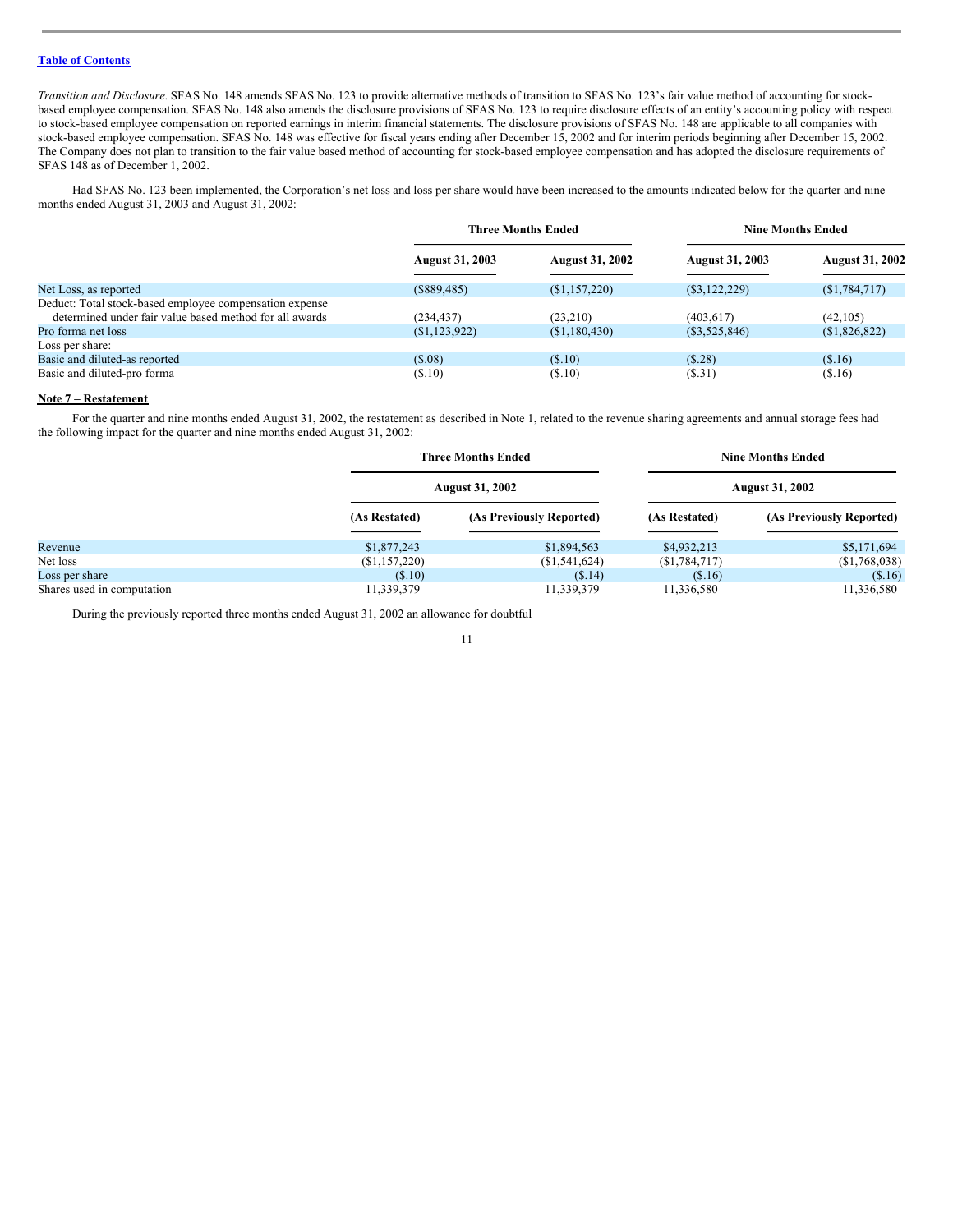accounts was recorded from an uncollectible receivable associated with a revenue sharing agreement. The restatement reflected a reclassification of \$370,000 to a reduction in the long-term liability due to the new accounting treatment for revenue sharing agreements.

#### **Note 8 – Trading Market for Common Stock**

Effective July 24, 2003, the Company's common stock was delisted from The Nasdaq SmallCap Market under a decision of the Nasdaq Listing Qualifications Panel. At that time, the Company's common stock began trading on the Over-the-Counter Bulletin Board under the symbol "CCEL". The Nasdaq Panel's decision to delist the Company's shares was based on the Company's failure to satisfy the \$2,500,000 minimum shareholders' equity requirement for continued inclusion on The Nasdaq SmallCap Market. The Company's shareholders' equity was \$1,449,747 as of May 31, 2003 and \$648,522 as of August 31, 2003. This shortfall resulted from the restatement of the Company's financial statements for the fiscal year ended November 30, 2002 and from continuing losses. The Company has requested that the Nasdaq Listing and Hearing Review Council review the Listing Panel's decision. In August 2003, the Company received notification from the Review Council that the Company fails to meet the minimum shareholders' equity requirement, as well as the minimum bid price requirement for continued inclusion on the SmallCap market. On September 5, 2003, the Company submitted information to the Review Council in support of its request for reinstatement of the Company's listing. This information included the Company's plan for returning to compliance with both minimum requirements. There can be no assurance that the listing of the Company's common stock will be reinstated.

#### **Note 9 – Marketable Securities**

The Company has certain investments in marketable securities and a bond investment, which are categorized as marketable securities on the accompanying balance sheets and accounted for under SFAS 115, Accounting for Certain Debt and Equity Instruments (SFAS 115). In accordance with SFAS 115, the Company recorded a realized loss of approximately \$20,000 for the nine months ended August 31, 2003 in conjuntion with certain marketable securities. The bond investment of approximately \$1,800,000 has been classified as held to maturity and has been recorded at amortized cost in accordance with SFAS 115. Also included within marketable securities on the accompanying balance sheets are certificate of deposits of approximately \$1,067,800 recorded at cost that are not accounted for under SFAS 115.

#### **Note 10 – Subsequent Event**

On September 5, 2003 a signed agreement was received from Tenet Healthsystems acknowledging the rescission of the two revenue sharing agreements with Tenet affiliates. This will allow the Company to eliminate the long-term liability related to the Tenet agreements, in the aggregate amount of \$666,666. This transaction will be reflected in the fourth quarter of fiscal 2003.

#### <span id="page-11-0"></span>**Item 2. Management's Discussion and Analysis of Financial Condition and Results of Operations.**

#### **Critical Accounting Policies**

The preparation of financial statements and related disclosures in conformity with accounting principles generally accepted in the United States requires estimates and assumptions that affect the reported amounts of assets and liabilities, revenues and expenses and related disclosures of contingent assets and liabilities in the consolidated financial statements and accompanying notes. The SEC has defined a company's critical accounting policies as the ones that are most important to the portrayal of the company's financial condition and results of operations, and which require the company to make its most difficult and subjective judgments, often as a result of the need to make estimates of matters that are inherently uncertain. The Company believes that its estimates and assumptions are reasonable under the

12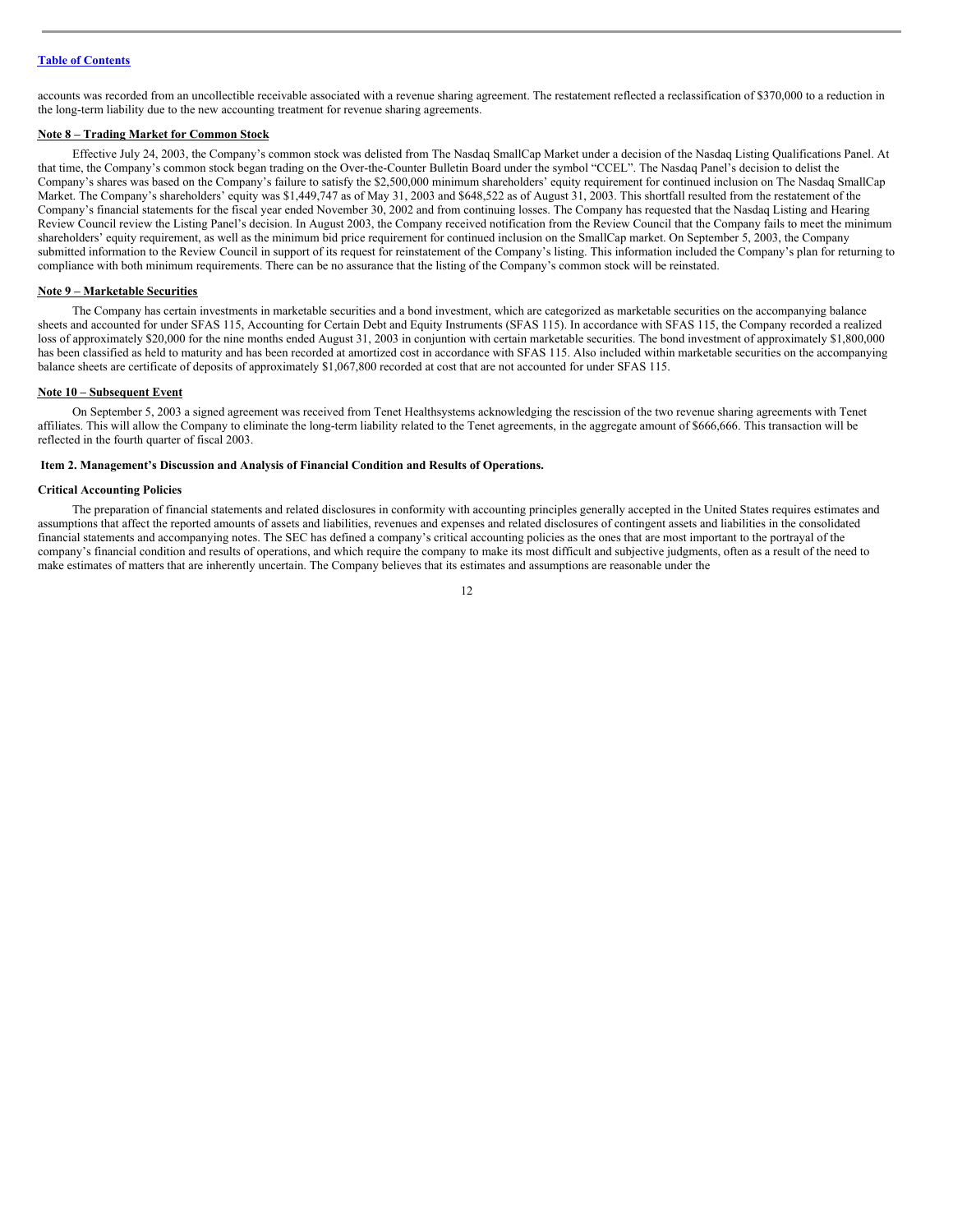circumstances; however, actual results may vary from these estimates and assumptions. We have identified the following critical accounting policies that affect the more significant judgments and estimates used in the preparation of the consolidated financial statements.

#### **Investments**

The Company has made several significant investments in entities that operate in related businesses. The Company has made these investments in order to expand into international markets and be involved in the area of stem cell research. The Company accounts for these investments under either the cost or equity method, as applicable, and at least annually, reviews its investments for possible impairment and, if necessary, adjusts the carrying value of such investments

#### **Revenue Sharing Agreements**

The Company has entered into Revenue Sharing Agreements ("RSAs") with various parties whereby these parties contracted with the Company for a percentage of future storage revenues the Company generates from clients in specific geographical areas. The parties typically pay the Company a non-refundable up-front fee for the rights to these future payments. The Company had recognized these non-refundable fees as revenue. The Company, after discussions with its prior auditors and the staff of the Office of the Chief Accountant at the SEC, presently records this up-front fee as a long-term liability. These agreements can take considerable time to negotiate and finalize. Given the criteria under which these RSAs are established, cash receipts from these contracts can fluctuate from period to period. The Company periodically, and at least annually, reviews its RSA receivables for collectibility. All payments made to the other parties to the RSAs are recognized as interest expense. At such time as the total payments can be determined, the Company will commence amortizing these liabilities under the effective interest method.

#### **License and Royalty Agreements**

The Company enters into licensing agreements with certain investors in various international markets in an attempt to capitalize on the Company's technology. The investors typically pay a licensing fee for the exclusive rights to use the Company's marketing programs, technology and know-how in a selected area. The investor may be given a right to sell sub-license agreements as well. In addition to the license fee, the Company earns royalties on subsequent processing and storage revenues by the investor in the selected area and a fee on any sub-license agreements that are sold by the investor where applicable. As part of the accounting for license and royalty revenue, the Company uses estimates and judgments in determining the timing and amount of revenue to recognize. The Company periodically, and at least annually, reviews license and royalty receivables for collectibility and, if necessary, will record an expense for an allowance for an uncollectible account.

#### **Marketable Securities**

The Company has certain investments in certificates of deposit and bond investments, which are categorized as marketable securities. The Company believes these are conservative investments with a low risk for any loss of principal. The Company regularly assesses its marketable security investments for impairment and adjusts its investment strategy as it deems appropriate.

#### **Litigation**

The Company is periodically involved in litigation and regulatory proceedings incidental to the conduct of our business and expect that we will be involved in such litigation and regulatory proceedings from time to time. The Company regularly reviews any such litigation and regulatory proceedings for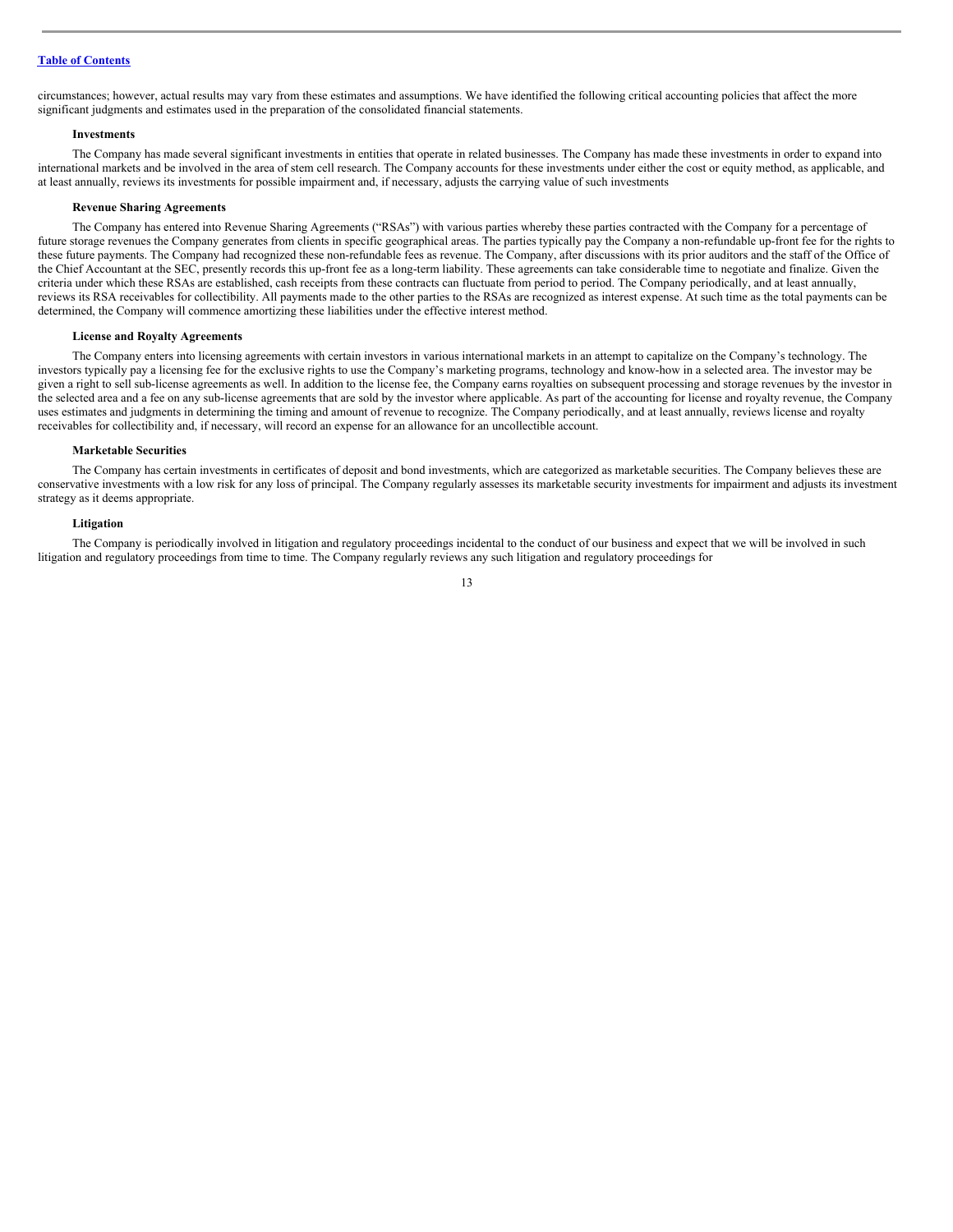possible adverse outcomes, and provides estimates for the possible liability to the Company from such adverse outcomes, as it considers appropriate.

#### **Deferred Consulting Fees**

The Company has entered into a long-term consulting agreement with the founder and a prior Chairman and Chief Executive Officer. The Company recognized the present value of this agreement as a deferred consulting fee with a related deferred consulting obligation. The present value of the agreement is amortized as interest expense and consulting expense over the term of the agreement.

#### **Results of Operations – Nine month period ending August 31, 2003**

*Revenues.* Revenues for the nine months ended August 31, 2003 were \$5,091,329 as compared to \$4,932,213 for the same period in 2002 representing a 3% increase. An increase in recurring annual storage fee revenue was offset by a decrease in the number of new specimens processed during the nine months ended August 31, 2003 (a reduction of 18% compared to the same period in 2002). It is management's opinion that certain incorrect rumors relative to the Company and its operations affected revenues for the nine months ended August 31, 2003. The Company has and will continue to proactively correct the misstated items within the marketplace. On May 5, 2003, the Company implemented a price increase of \$140 affecting its enrollment, processing and testing fees ('Initial fee'). The impact of this increase was minimal for the first two fiscal periods and began to have a positive impact on revenue and gross profit during the fiscal third quarter. On September 3, after the close of fiscal third quarter, the Company implemented an additional price increase of \$230 to the Initial fee.

During the first quarter of 2003, the Company changed its method of recognizing enrollment fee revenue. Through November 30, 2002, the Company recognized enrollment fees upon completion of the enrollment into the U-Cord storage program. Beginning December 1, 2002, enrollment fees are deferred and recognized once the processing of the specimens is completed. Had the accounting treatment been in effect, the accumulated deficit would have been \$102,000 greater than previously reported as of November 30, 2002. The cumulative impact of the change is reflected in the nine months ended August 31, 2003.

Cost of Sales. Cost of sales for the nine months ended August 31, 2003 were \$1,944,537 as compared to \$1,620,238 for the same period in 2002 representing a 20% increase. Cost of sales were 38% of revenues for the nine months ended August 31, 2003 compared with 33% for the nine months ended August 31, 2002. The increase in cost of sales is attributable to an increase in wages and supplies associated with new enhancements to the existing production procedures and quality systems in the processing of cord blood specimens at the Company's laboratory in Clearwater, Florida and the costs associated with storage of specimens at the Safti-Cell facility in Arizona which commenced in October 2002.

*Marketing, General and Administrative Expenses.* Marketing, general and administrative expenses during the nine months ended August 31, 2003 were \$5,413,928 as compared to \$4,046,210 in 2002 representing a 34% increase. Marketing, general and administrative expenses were 106% of revenues for the nine months ended August 31, 2003 compared to 82% for the nine months ended August 31, 2002. The increase is primarily the result of an increase in legal fees of \$912,000 and increased expenses of SCPT of approximately \$165,000 relating to start-up operational expenses. These items accounted for approximately \$1,077,000, or 79%, of the increase. The increase in legal fees is attributable to litigation involving the Company. The Company cannot provide assurance that legal fees will be reduced in the foreseeable future. SCPT's marketing, general and administrative expenses during the nine months ended August 31, 2003 were \$500,322 compared with \$335,499 for the nine months ended August 31, 2002. The increase in expenses is primarily related to salaries, professional fees and consulting fees associated with the continuing development of the company.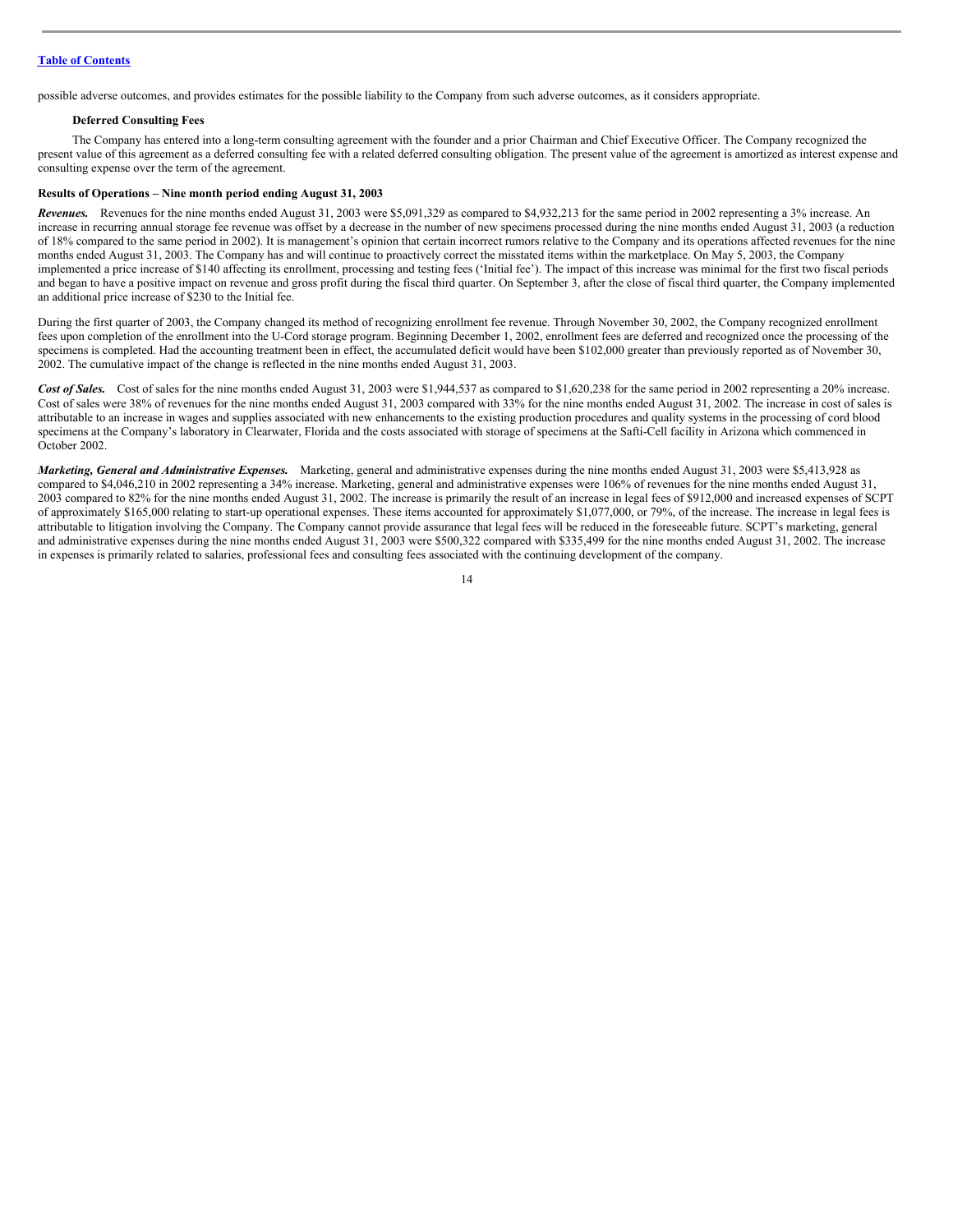*Impairment of Long-Lived Assets.* During the nine months ended August 31, 2002, the Company recognized \$400,000 in charges related to impairment of assets. During the period, management reviewed its long-lived assets and determined that certain equipment was not being fully utilized and would not be utilized in the foreseeable future and had suffered permanent impairment in value.

*Research, Development and Related Engineering Expenses.* Research, development and related engineering expenses for the nine months ended August 31, 2003 were \$166,029 as compared to \$126,444 for the nine months ended August 31, 2002. As a percentage of revenues, research, development and related engineering expenses were 3.3% and 2.6% for the nine months ended August 31, 2003 and 2002, respectively.

*Interest Expense.* Interest expense for the nine months ended August 31, 2003 was \$460,105 as compared to \$255,718 for the same period in 2002. Interest expense is mainly comprised of payments made to the other parties to the Company's revenue sharing agreements (RSAs) based on the Company's storage revenues. The other parties have contracted with the Company for a percentage of future storage revenues the Company generates from clients in specific geographic areas.

*Other Income.* Other income is comprised of revenue recognized on the sale of license agreements, royalty income earned on the subsequent processing and storage of specimens in geographical areas where the Company has license agreements, and from the sale of sub-license agreements by licensees. Other income for the nine months ended August 31, 2003 and 2002 was \$189,956 and \$786,810, respectively. All income had been recognized on the sale of license agreements as of the end of fiscal 2002. The remaining income to be recognized on the current license agreement will be the royalty income earned and from the sale of sub-license agreements.

*Equity in Earnings of Af iliates.* Equity in losses of affiliates was \$234,902 in the nine months ended August 31, 2003, compared to a loss of \$463,389 in the 2002 period. During the quarter ended August 31, 2003, the Company identified certain previously unrecorded stock awards that were granted by SCTI in March 2003 at below fair market value to certain members of SCTI management who represent owners of SCTI and serve on the board of directors. During the quarter ended August 31, 2003, the Company recorded approximately \$215,000 in equity losses of affiliates related to compensation expense that resulted from the stock awards. In addition, the Company recorded an investment dilution loss of approximately \$50,000 as of August 31, 2003, to reflect the Company's 3% reduction in ownership percentage resulting from SCTI's issuance of the stock awards. In management's opinion, the effects of these transactions are not material to the projected operating results and earnings trends for the year ending November 30, 2003. After the distribution of the shares of SCPT, the Company will continue to hold more than 20% of the outstanding common stock of SCPT. Under the equity method of accounting, a portion of the anticipated operating results of SCPT will be reflected on the Company's statements of operations as equity in earnings of affiliates.

#### **Results of Operations – Three month period ending August 31, 2003**

*Revenues.* Revenues for the three months ended August 31, 2003 were \$2,028,159 as compared to \$1,877,243 for the same period in 2002, representing a 8% increase. The increase in revenues was attributable to an increase in recurring annual storage fee revenues and to the May 5<sup>th</sup> price increase on the Initial Fee. This was offset by a decrease in the number of new specimens processed (a reduction of 26% compared to the same period in 2002). It is management's opinion that certain incorrect rumors from the early part of fiscal 2003 relative to the Company and its operations affected revenues through the current reporting period. The Company has and will continue to proactively correct the misstated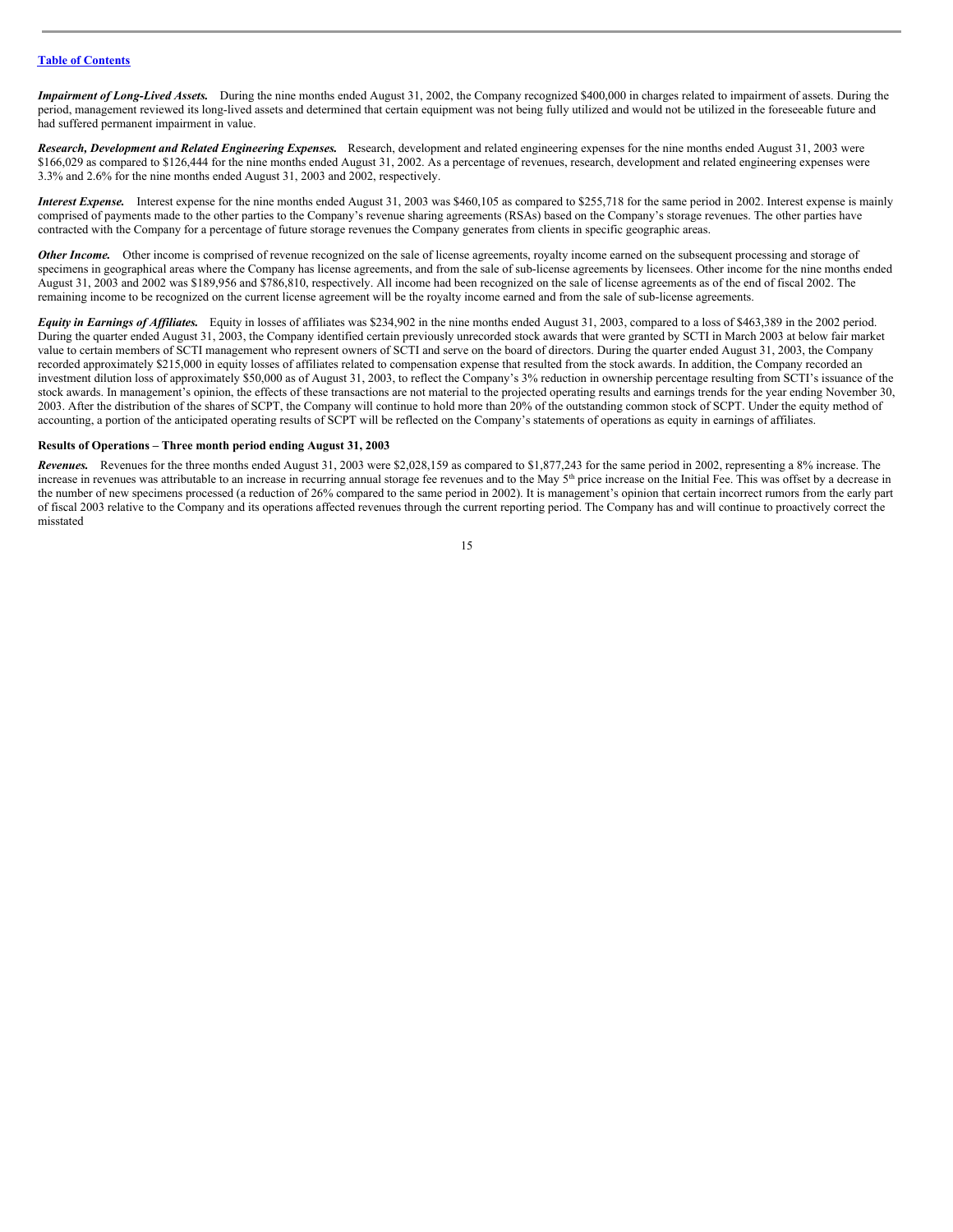items within the marketplace. On May 5, 2003 the Company implemented a price increase of \$140 affecting the Initial Fee. This increase began to have a positive impact on revenue and gross profit during the fiscal third quarter. On September 3rd, after the close of fiscal third quarter, the Company implemented an additional price increase of \$230 for the Initial fee.

Cost of Sales. Cost of sales for the three months ended August 31, 2003 was \$644,317 as compared to \$548,328 for the same period in 2002, representing a 18% increase. Cost of sales were 32% of revenues for the three months ended August 31, 2003 compared with 29% for the three months ended August 31, 2002. The increase in cost of sales is attributable to an increase in wages and supplies associated with new enhancements to the existing production procedures and quality systems in the processing of cord blood specimens at the Company's laboratory in Clearwater, Florida and the costs associated with storage of specimens at the Safti-Cell facility in Arizona which commenced in October 2002.

*Marketing, General and Administrative Expenses.* Marketing, general and administrative expenses during the three months ended August 31, 2003 were \$1,938,442 as compared to \$1,571,591 in 2002 representing a 23% increase. Marketing, general and administrative expenses were 96% of revenues for the three months ended August 31, 2003 compared to 84% for the three months ended August 31, 2002. The increase is primarily the result of an increase in accounting and legal fees of \$405,000, offset by a reduction in salaries and wages of \$59,000, consulting fees of \$84,000 and operating expenses of SCPT of \$111,000. The net effect of these items accounted for approximately \$151,000, or 41%, of the total increase. The increase in legal fees is attributable to the Company's current involvement in litigation. The Company cannot provide assurance that legal fees will be reduced in the foreseeable future. SCPT's marketing, general and administrative expenses during the three months ended August 31, 2003 were \$106,482 compared with \$217,136 for the three months ended August 31, 2002. The decrease in expenses is primarily related to the reduction of salaries due to changes in personnel.

*Impairment of Long-Lived Assets.* During the three months ended August 31, 2002, the Company recognized \$400,000 in charges related to impairment of assets. During the period, management reviewed its long-lived assets and determined that certain equipment was not being fully utilized and would not be utilized in the foreseeable future and had suffered permanent impairment in value.

*Research, Development and Related Engineering Expenses.* Research, development and related engineering expenses for the three months ended August 31, 2003 were \$100,639 as compared to \$80,705 for the three months ended August 31, 2002. As a percentage of revenues, research, development and related engineering expenses were 5% and 4.3% for the three months ended August 31, 2003 and 2002, respectively.

*Interest Expense.* Interest expense for the three months ended August 31, 2003 was \$182,411 as compared to \$117,331 for the same period in 2002. Interest expense is mainly comprised of payments made to the other parties to the Company's revenue sharing agreements (RSAs) based on the Company's storage revenues. The other parties have contracted with the Company for a percentage of future storage revenues the Company generates from clients in specific geographic areas.

*Other Income.* Other income is comprised of revenue recognized on the sale of license agreements, royalty income earned on the subsequent processing and storage of specimens in geographical areas where the Company has license agreements, and from the sale of sub-license agreements by licensees. Other income for the three months ended August 31, 2003 and 2002 was \$112,145 and \$120,589, respectively. All income had been recognized on the sale of license agreements as of the end of fiscal 2002. The remaining income to be recognized on current license agreement will be the royalty income earned and from the sale of sub-license agreements.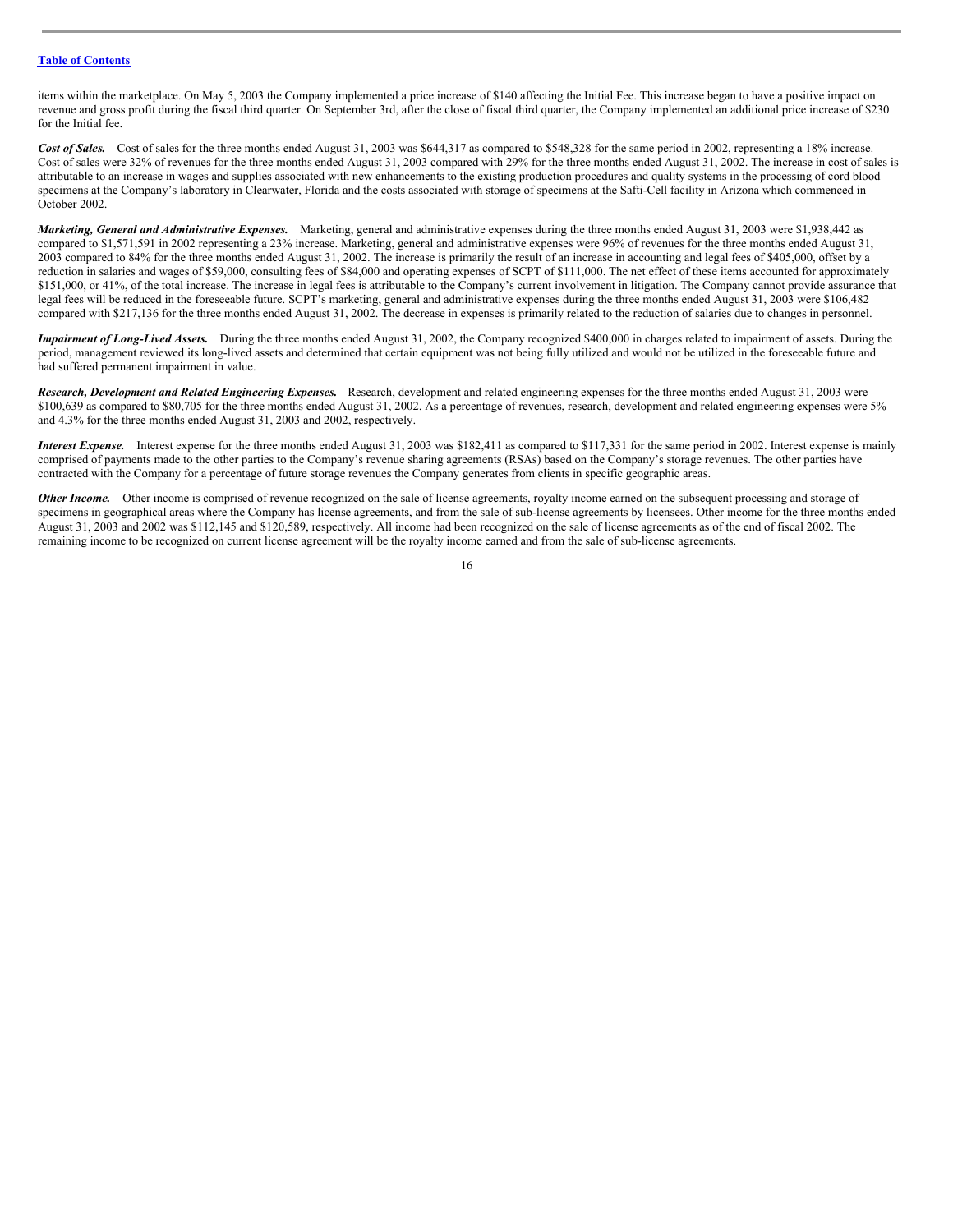*Equity in Earnings of Affiliates.* Equity in losses of affiliates was \$262,689 in the three months ended August 31, 2003, compared to a loss of \$193,400 in the 2002 period. During the quarter ended August 31, 2003, the Company identified certain previously unrecorded stock awards that were granted by SCTI in March 2003 at below fair market value to certain members of SCTI management who represent owners of SCTI and serve on the board of directors. During the quarter ended August 31, 2003, the Company recorded approximately \$215,000 in equity losses of affiliates related to compensation expense that resulted from the stock awards. In addition, the Company recorded an investment dilution loss of approximately \$50,000 as of August 31, 2003, to reflect the Company's 3% reduction in ownership percentage resulting from SCTI's issuance of the stock awards. In management's opinion, the effects of these transactions are not material to the projected operating results and earnings trends for the year ending November 30, 2003. After the distribution of the shares of SCPT, the Company will continue to hold more than 20% of the outstanding common stock of SCPT. Under the equity method of accounting, a portion of the anticipated operating results of SCPT will be reflected on the Company's statements of operations as equity in earnings of affiliates.

#### **Liquidity and Capital Resources**

At August 31, 2003, the Company had cash and cash equivalents of \$474,418 as compared to \$1,935,532 at November 30, 2002. The decrease in cash and cash equivalents during the nine months ended August 31, 2003 was primarily attributable to the increased marketing, general and administrative expenses that were incurred during the nine month period.

The Company has certain investments in marketable securities and a bond investment, which are categorized as marketable securities on the accompanying balance sheets and accounted for under SFAS 115, Accounting for Certain Debt and Equity Instruments (SFAS 115). Marketable securities were \$2,997,902 at August 31, 2003. In accordance with SFAS 115, the Company recorded a realized loss of approximately \$20,000 for the nine months ended August 31, 2003 in conjunction with certain marketable securities. The bond investment of approximately \$1,800,000 has been classified as held to maturity and has been recorded at amortized cost in accordance with SFAS 115. Also included within marketable securities on the accompanying balance sheets are certificate of deposits of approximately \$1,067,800 recorded at cost that are not accounted for under SFAS 115.

Through August 31, 2003, the Company's sources of cash have been from sales of its U-Cord<sup>M</sup> program to customers, the sales of revenue sharing agreements and the sale of license agreements. The Company does not have a line of credit or other type of financing agreement.

As of August 31, 2003, the Company has entered into Revenue Sharing Agreements ("RSAs") with various third parties. The Company's RSAs provide that in exchange for a non-refundable up-front payment, the Company would share for the duration of the contract a percentage of its future revenue derived from the annual storage fees charged related to a certain number of specimens that originated from specific geographical areas. The parties typically pay the Company a non-refundable up-front fee for the rights to these future payments. The Company reflects these payments as long-term liabilities in the accompanying financial statements. Before the restatement described in Notes 1 and 7 to the Consolidated Financial Statements, the Company had recorded the sale of the RSAs as revenue. The long-term liability relating to the RSAs was \$4.4 million at August 31, 2003.

On September 5, 2003 a signed agreement was received from Tenet Healthsystems acknowledging the rescission of the two RSAs with Tenet affiliates. This will allow the Company to eliminate the liability relating to the Tenet RSAs, in the aggregate amount of \$667,000, effective in the fourth quarter of fiscal 2003. In the future, the Company could eliminate further liabilities relating to other RSAs over an appropriate period of time, based on the Company's expectations of the total amount of payments it expects to pay to the other party under the particular RSA. However, the RSAs do not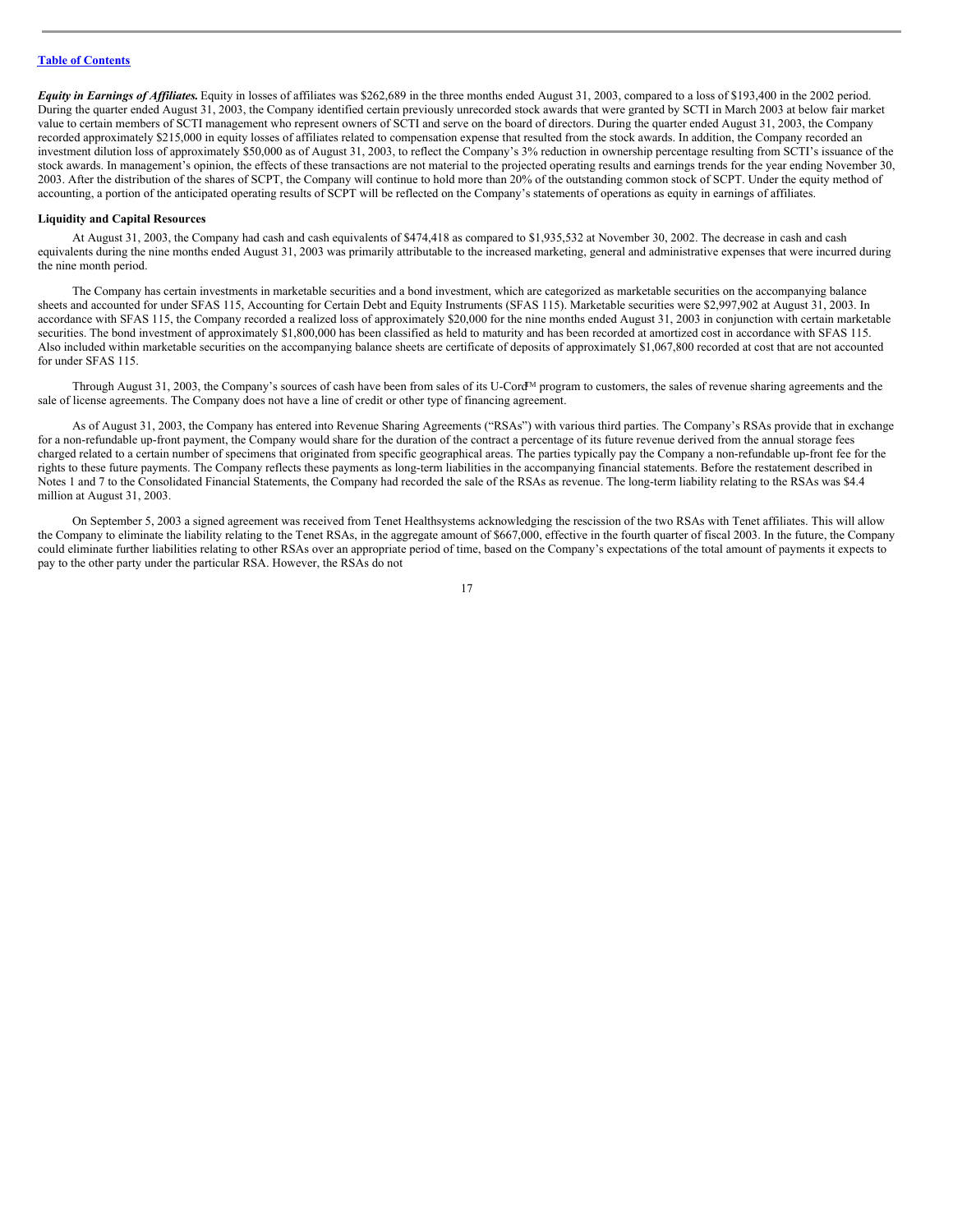establish a finite term or time frame over which to estimate the total payments, and the Company had not previously estimated and has concluded that it is not currently practicable to estimate the projected cash flows under the RSAs. At present, the Company intends to defer the de-recognition of the liability, until such time as these amounts can be determined.

The Company anticipates that its cash on-hand, cash equivalents, marketable securities and cash flows from operations will be sufficient to fund its operations for the foreseeable future. Cash flows from operations will depend primarily upon increasing revenues from sales of its umbilical cord blood cellular storage services and controlling expenses.

Since inception SCPT's costs and expenses have been funded by capital contributions, advances for the purchase of revenue sharing agreements sold by SCPT, the sale of a promissory note for \$500,000, which was converted into SCPT's capital stock, and the sale of common stock. In August 2003, SCPT received a \$100,000 interest bearing loan from an officer, director and shareholder of SCPT (and a shareholder of CRYO-CELL) to fund its operations. The note is due on September 5, 2004 with interest of 4%. SCPT has pledged 345,161 shares of the CRYO-CELL common stock held by SCPT to secure this note. To date, cash has been expended primarily for development stage expenses. The Company anticipates the spin-off of SCPT as a separate public company as soon as possible. In connection with the spin-off, all shareholders of record of the Company on August 31, 2001 are expected to receive three shares of SCPT for every four shares of CRYO-CELL stock that they owned. The payment date of the shares to be distributed will follow the effective date of a registration statement covering the stock dividend. SCPT continues its efforts to complete the registration process and be declared effective by the Securities and Exchange Commission (SEC).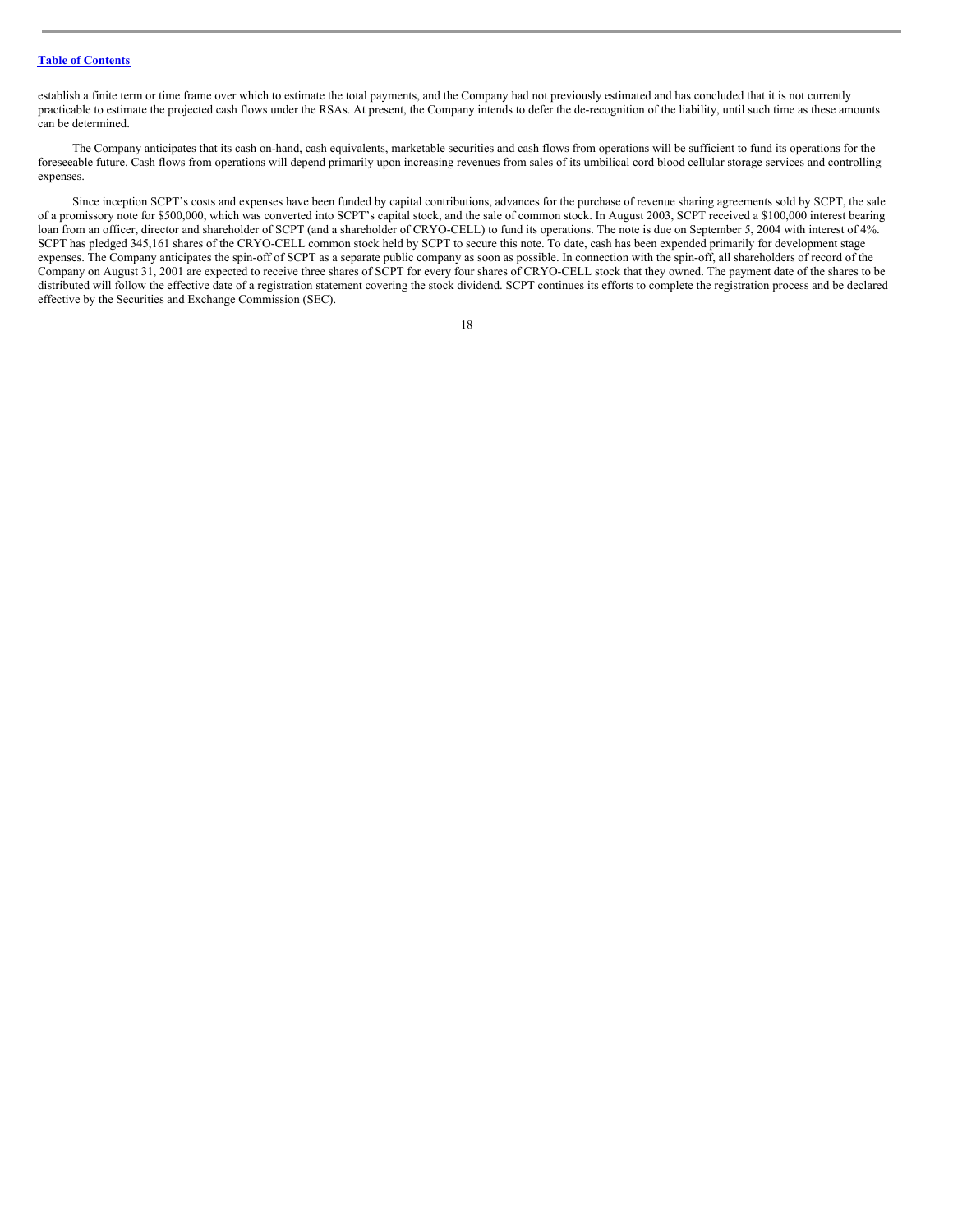#### <span id="page-18-0"></span>**Item 3. Controls and Procedures**

Based on their most recent review, which was completed within 90 days of the filing of this report, the Company's principal executive officer and principal financial officer have concluded that the Company's disclosure controls and procedures are effective to ensure that information required to be disclosed by the Company in the reports that it files or submits under the Securities Exchange Act of 1934, as amended, is accumulated and communicated to the Company's management, including its principal executive officer and principal financial officer, as appropriate to allow timely decisions regarding required disclosure and are effective to ensure that such information is recorded, processed, summarized and reported within the time periods specified in the SEC's rules and forms. There were no significant changes in the Company's internal controls or in other factors that could significantly affect those controls subsequent to the date of their evaluation.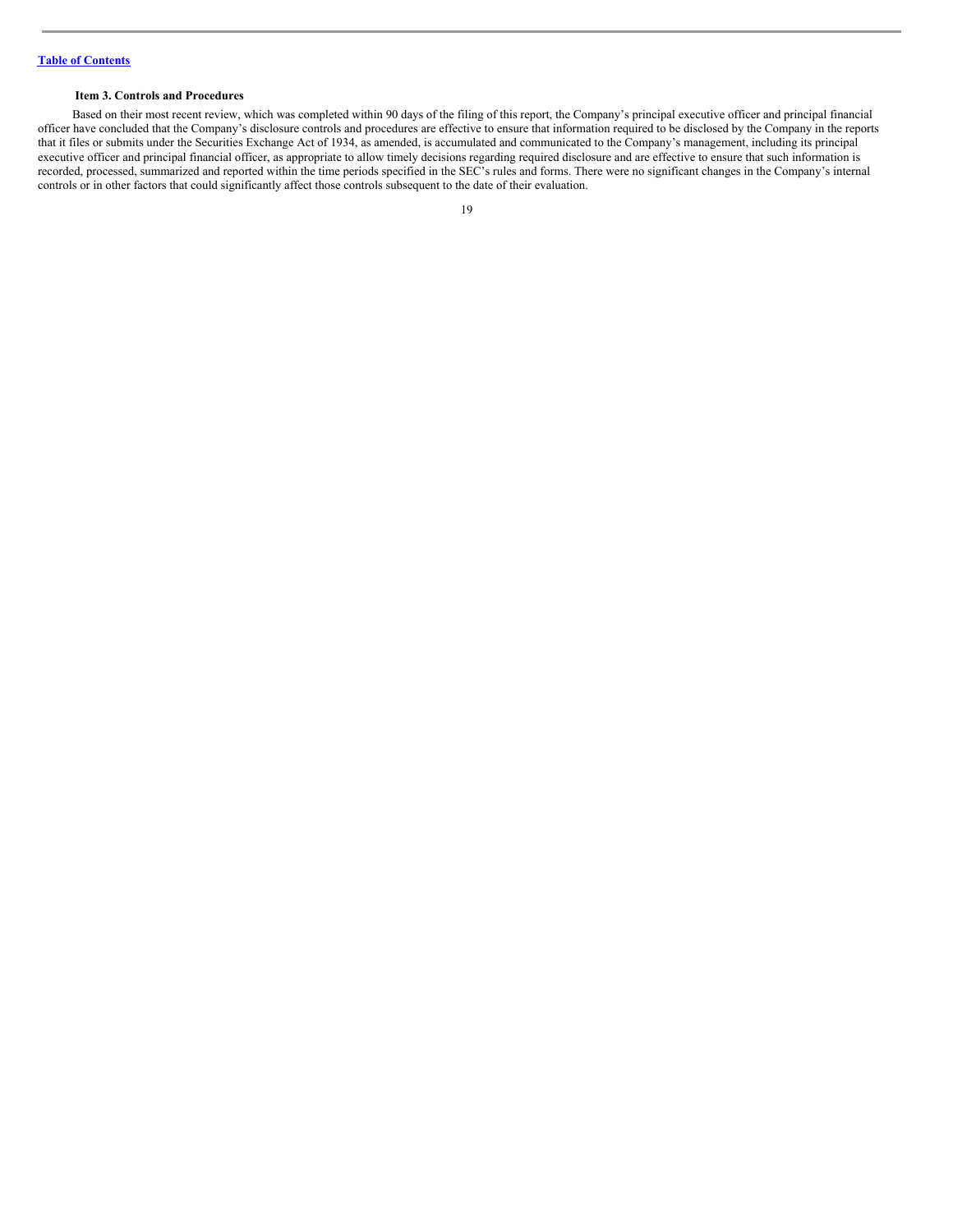#### **Forward Looking Statements**

This Form 10-QSB, press releases and certain information provided periodically in writing or orally by the Company's officers or its agents may contain statements which constitute "forward-looking statements" within the meaning of Section 27A of the Securities Act of 1933, as amended and Section 21E of the Securities Exchange Act of 1934. The terms "CRYO-CELL International, Inc.," "CRYO-CELL" "Company," "we," "our" and "us" refer to CRYO-CELL International, Inc. The words "expect," "believe," "goal," "plan," "intend," "estimate" and similar expressions and variations thereof, if used, are intended to specifically identify forward-looking statements. Those statements appear in a number of places in this Form 10-QSB and in other places, particularly, "Management's Discussion and Analysis of Financial Condition and Results of Operations," and include statements regarding the intent, belief or current expectations of the Company, its directors or its officers with respect to, among other things:

- (i) our legal proceedings;
- (ii) our anticipated future cash flows;
- (iii) our liquidity and capital resources;
- (iv) our licensing and revenue sharing arrangements and future operating plans;
- (v) our future performance and operating results;
- (vi) our international affiliations, investments and interests;
- (vii) our previously announced dividend of shares of Stem Cell Preservation Technologies, Inc.

Investors and prospective investors are cautioned that any such forward-looking statements are not guarantees of future performance and involve risks and uncertainties, and that actual results may differ materially from those projected in the forward-looking statements as a result of various factors. The factors that might cause such differences include, among others, the following:

- (i) any material inability to successfully optimize the opportunities available to us from our licensing agreements or to enforce our licensing agreements;
- (ii) any material reductions in our liquidity and working capital;
- (iii) any adverse effect or limitations caused by any governmental regulations, proceedings or actions, foreign and domestic;
- (iv) any continued or increased losses, or any inability to obtain acceptable financing, where desirable in the future, in connection with our operating or growth plans;
- (v) any increased competition in our business;
- (vi) any decrease or slow down in the number of people seeking to store umbilical cord blood stem cells or decrease in the number of people paying annual storage fees;
- (vii) the effect of any future reduced cash position and future inability to access borrowings;
- (viii) any adverse impacts on our revenue or operating margins due to the costs associated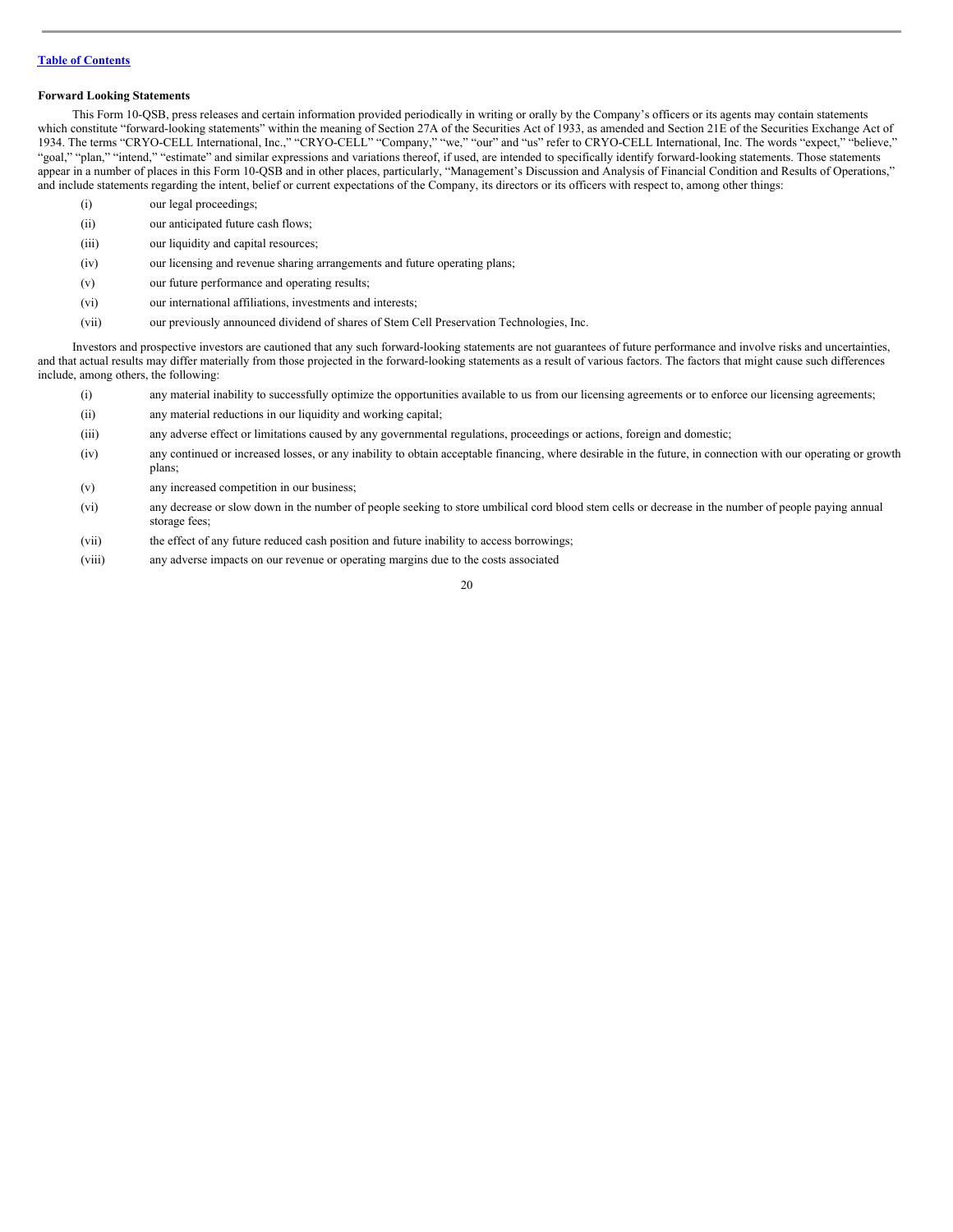with increased growth in our business; (ix) any adverse developments impacting our continued relationship with and success of our licensees, foreign affiliates or investments in, or relationships with, foreign companies; (x) any inability to achieve increases in revenue or earnings from umbilical cord blood stem cell storage;

- (xi) any future inability to substantially achieve the objectives expected from the successful implementation of our strategy;
- (xii) the combined decline of public market interest in the Company's business sector and the Company's stock;
- (xiii) any added requirements imposed on us by new laws, SEC regulations or NASDAQ listing requirements and costs thereof;
- (xiv) failure to obtain reinstatement of the Company's listing under NASDAQ;
- (xv) any technological breakthrough or medical breakthrough that would render the Company's business of stem cell preservation obsolete;
- (xvi) general economic and market conditions and combined general downturn in the economy;
- (xvii) any material failure or malfunction in our storage facilities;
- (xviii) continued losses, future negative cash flows and inability to obtain anticipated future positive cash flows;
- (xix) any natural disaster such as a tornado, other disaster (fire) or act of terrorism that adversely affects stored specimens;
- (xx) the potential impact of negative market influences on the Company's portfolio of cash, cash equivalents and marketable securities;
- (xxi) any inability to successfully prosecute, or defend against, claims and litigation matters or enforce agreements with domestic or foreign entities;
- (xxii) the costs associated with defending or prosecuting litigation matters and any material adverse result from such matters; and
- (xxiii) any inability to successfully consummate, the previously announced dividend of the shares of Stem Cell Preservation Technologies, Inc.;
- (xxiv) the costs associated with the consummation of the dividend of the Stem Cell Preservation Technologies, Inc. common stock;
- (xxv) the inability of the Stem Cell Preservation Technologies, Inc. to generate the storage of any specimens in the geographic regions covered by the revenue sharing agreements;
- (xxvi) decreases in asset valuations;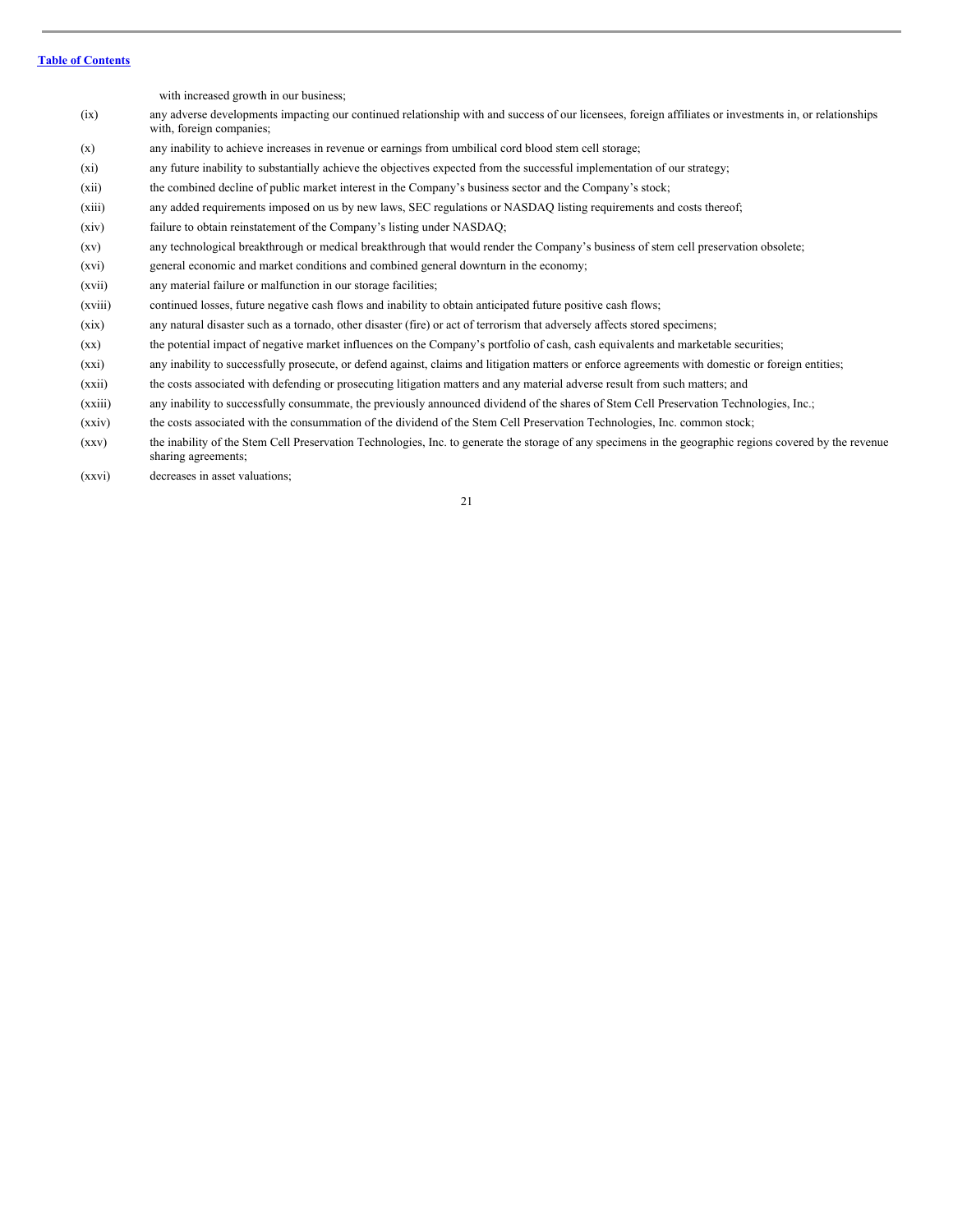| (xxvii)  | any negative effect from adverse publicity regarding the Company's business operations; |
|----------|-----------------------------------------------------------------------------------------|
| (xxviii) | inability to obtain an effective registration statement regarding shares in SCPT;       |
| (xxix)   | any new technology rendering the Company's patented equipment or business obsolete;     |
| (xxx)    | any performance failures related to the Company's equipment or operations;              |
|          |                                                                                         |

- (xxxi) any negative consequences resulting from deriving, shipping and storing specimens at a second location;
- (xxxii) any negative consequences related to changes in the Board of Directors or less involvement in the future by the Company's founder Dan Richard.

We undertake no obligation to publicly update or revise the forward-looking statements made in this Form 10-QSB to reflect events or circumstances after the date of this Form 10-QSB or to reflect the occurrence of unanticipated events.

Readers are cautioned not to place undue reliance on these forward-looking statements, which reflect management's analysis only as of the date hereof. CRYO-CELL International, Inc. (the "Company") undertakes no obligation to publicly revise these forward-looking statements to reflect events or circumstances that arise after the date hereof. Readers should carefully review the risk factors described in other documents the Company files from time to time with the Securities and Exchange Commission, including the Annual Report on Form 10-KSB filed by the Company and any Current Reports on Form 8-K filed by the Company.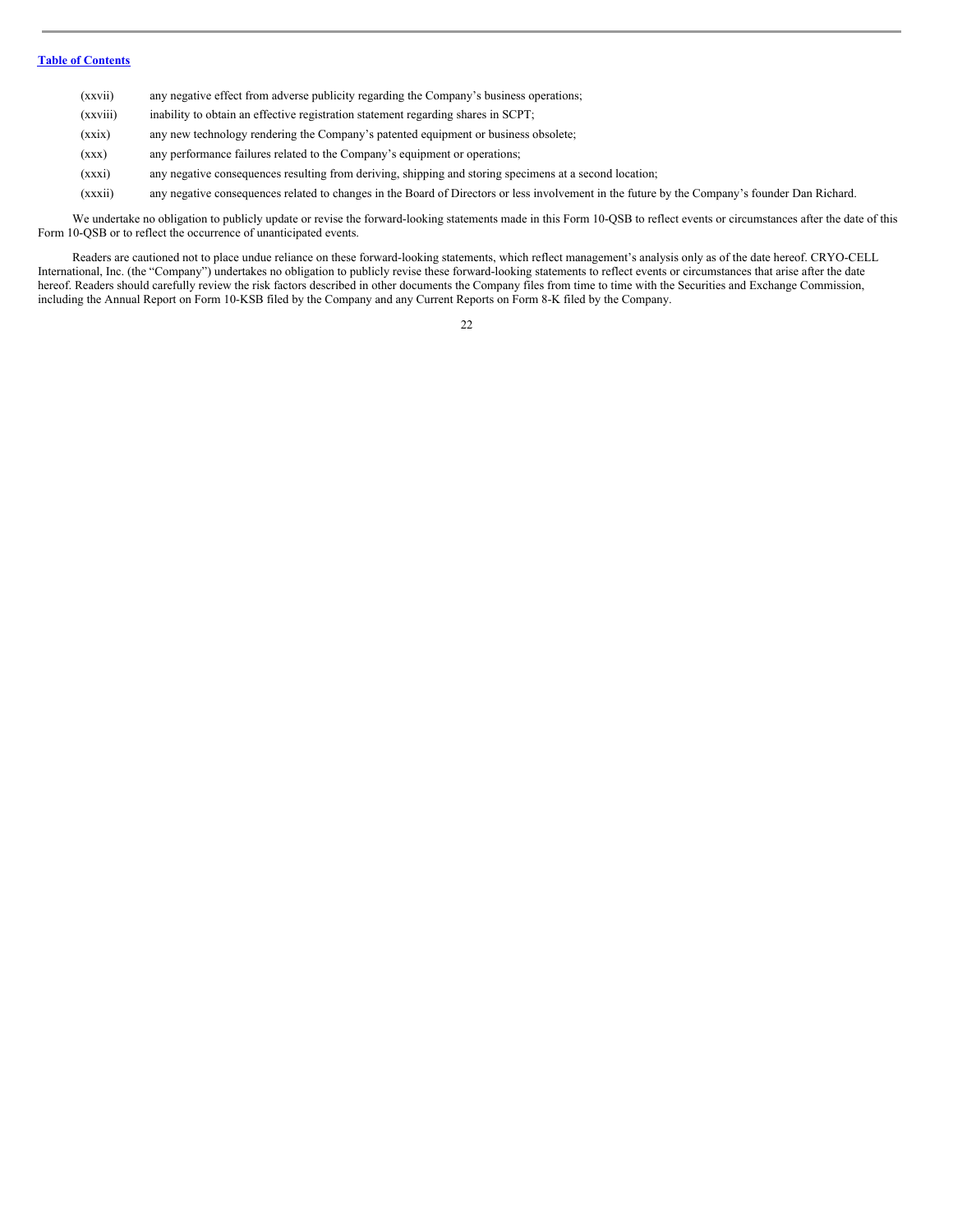## <span id="page-22-0"></span>**PART II – OTHER INFORMATION**

### <span id="page-22-1"></span>**ITEM 1. LEGAL PROCEEDINGS**

Incorporated by reference to Part I. Financial Statements—Notes to Condensed Consolidated Financial Statements—Note 3.

#### <span id="page-22-2"></span>**ITEM 2. CHANGES IN SECURITIES**

None.

#### <span id="page-22-3"></span>**ITEM 3. DEFAULTS UPON SENIOR SECURITIES**

None.

## <span id="page-22-4"></span>**ITEM 4. SUBMISSION OF MATTERS TO A VOTE OF SECURITY HOLDERS**

The Corporation held its Annual Shareholders' Meeting on August 20, 2003. The shareholders voted for six director nominees for one-year terms or until their successors are elected. The vote was as follows:

| .         | ,,,,,,,,,,,, |
|-----------|--------------|
|           |              |
| 7,898,978 | 104.263      |
| 7,834,020 | 150,221      |
| 7,879,243 | 104.998      |
| 7,875,743 | 108.498      |
| 7,883,893 | 100,348      |
| 7,880,832 | 103.409      |
|           |              |

**For Withheld**

#### <span id="page-22-5"></span>**ITEM 5. OTHER INFORMATION**

Effective July 24, 2003, the Company's common stock was delisted from The Nasdaq SmallCap Market under a decision of the Nasdaq Listing Qualifications Panel. At that time, the Company's common stock began trading on the Over-the-Counter Bulletin Board under the symbol "CCEL". The Nasdaq Panel's decision to delist the Company's shares was based on the Company's failure to satisfy the \$2,500,000 minimum shareholders' equity requirement for continued inclusion on The Nasdaq SmallCap Market. The Company's shareholders' equity was \$1,449,747 as of May 31, 2003 and \$648,522 as of August 31, 2003. This shortfall resulted from the restatement of the Company's financial statements for the fiscal year ended November 30, 2002 and from continuing losses. The Company has requested that the Nasdaq Listing and Hearing Review Council review the Listing Panel's decision. In August 2003, the Company received notification from the Review Council that the Company fails to meet the minimum shareholders' equity requirement, as well as the minimum bid price requirement for continued inclusion on the SmallCap market. On September 5, 2003, the Company submitted information to the Review Council in support of its request for reinstatement of the Company's listing. This information included the Company's plan for returning to compliance with both minimum requirements. There can be no assurance that the listing of the Company's common stock will be reinstated.

As described in Item 4, on August 20, 2003, six directors were elected. The current members of the committees of the Board of Directors are as follows: Audit Committee, Mr. Christian (Chairman) and Mr. Finch; Compensation Committee, Mr. Nyberg (Chairman) and Mr. Sheth; Governance Committee, Mr. Nyberg and Mr. Sheth.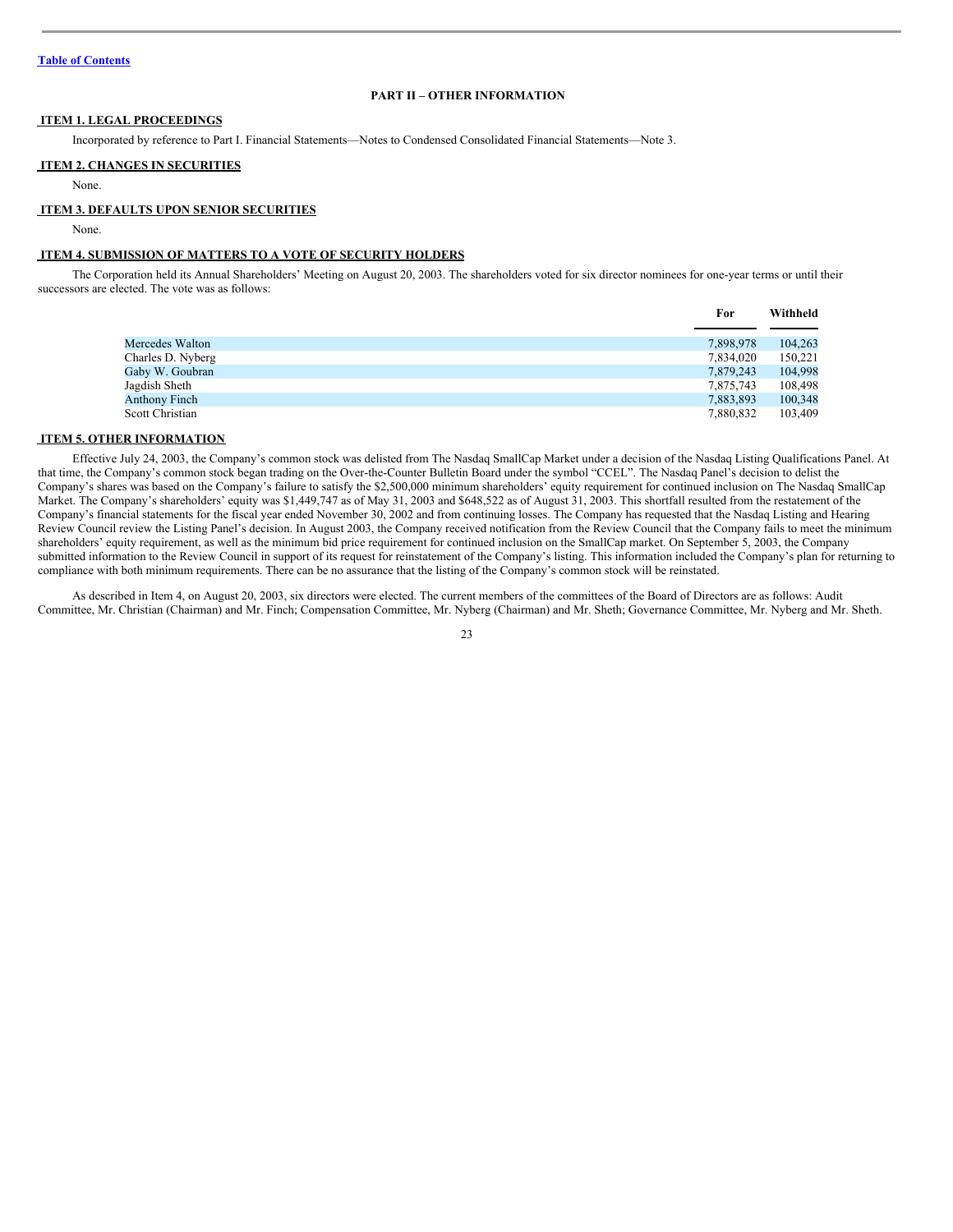## <span id="page-23-0"></span>**ITEM 6. EXHIBITS AND REPORTS ON FORM 8-K**

- (a) Exhibits
	- 31.1 Certification of CEO Pursuant to Section 302 of the Sarbanes-Oxley Act of 2002.
	- 31.2 Certification of CFO Pursuant to Section 302 of the Sarbanes-Oxley Act of 2002.
- 32 Certification Pursuant to 18 U.S.C. Section 1350, as Adopted Pursuant to Section 906 of the Sarbanes-Oxley Act of 2002. (b) Reports on Form 8-K.

Form 8-K filed on July 3, 2003, reporting under Item 4 the engagement of independent auditors.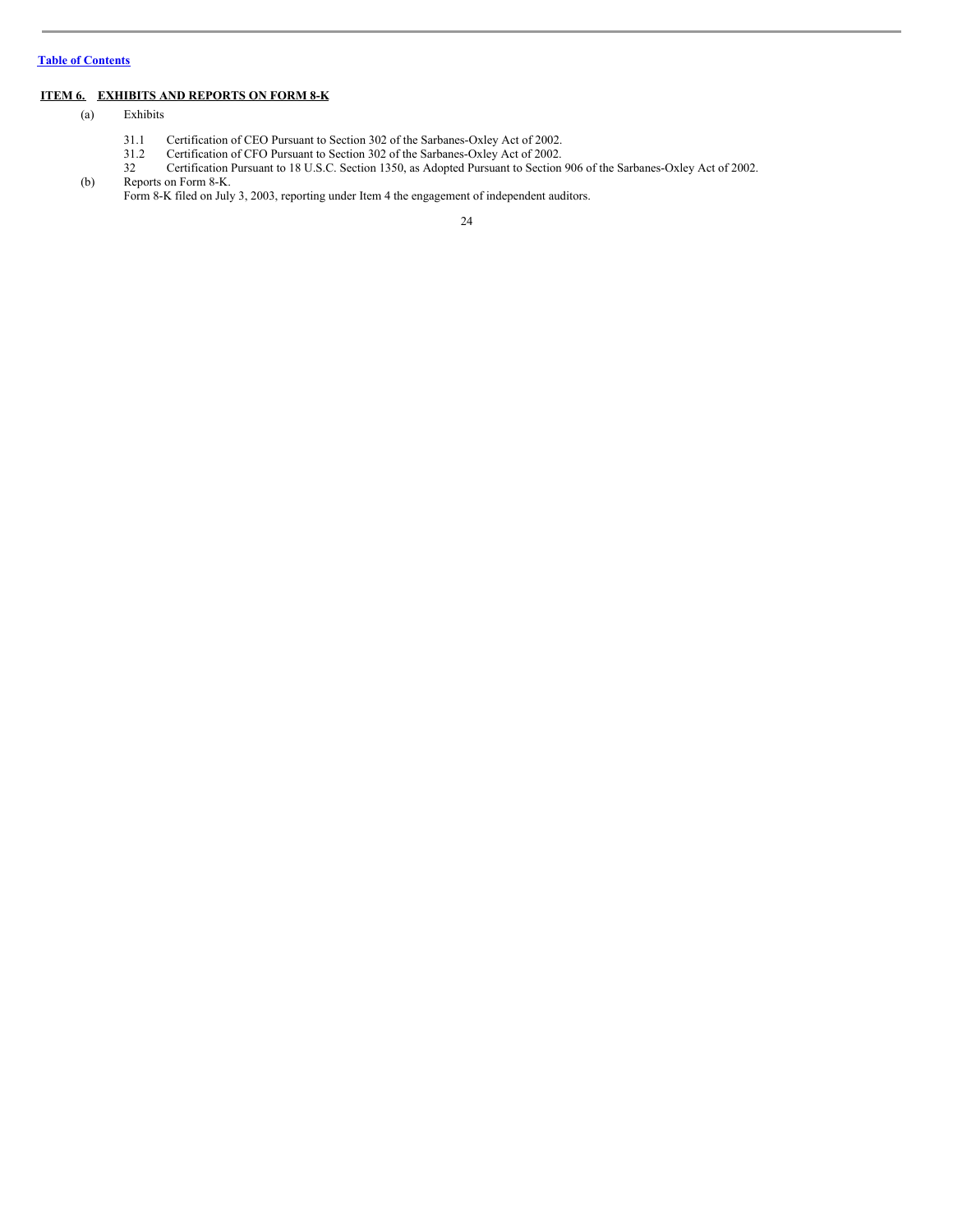## <span id="page-24-0"></span>**SIGNATURES**

Pursuant to the requirements of the Securities Exchange Act of 1934, the Registrant has duly caused this report to be signed on its behalf by the undersigned thereunto duly authorized.

CRYO-CELL INTERNATIONAL, INC.

/s/ MERCEDES WALTON

Mercedes Walton Interim Chief Executive Officer

CRYO-CELL International, Inc.

/s/ JILL TAYMANS

Jill M. Taymans Vice President, Finance

Date: October 10, 2003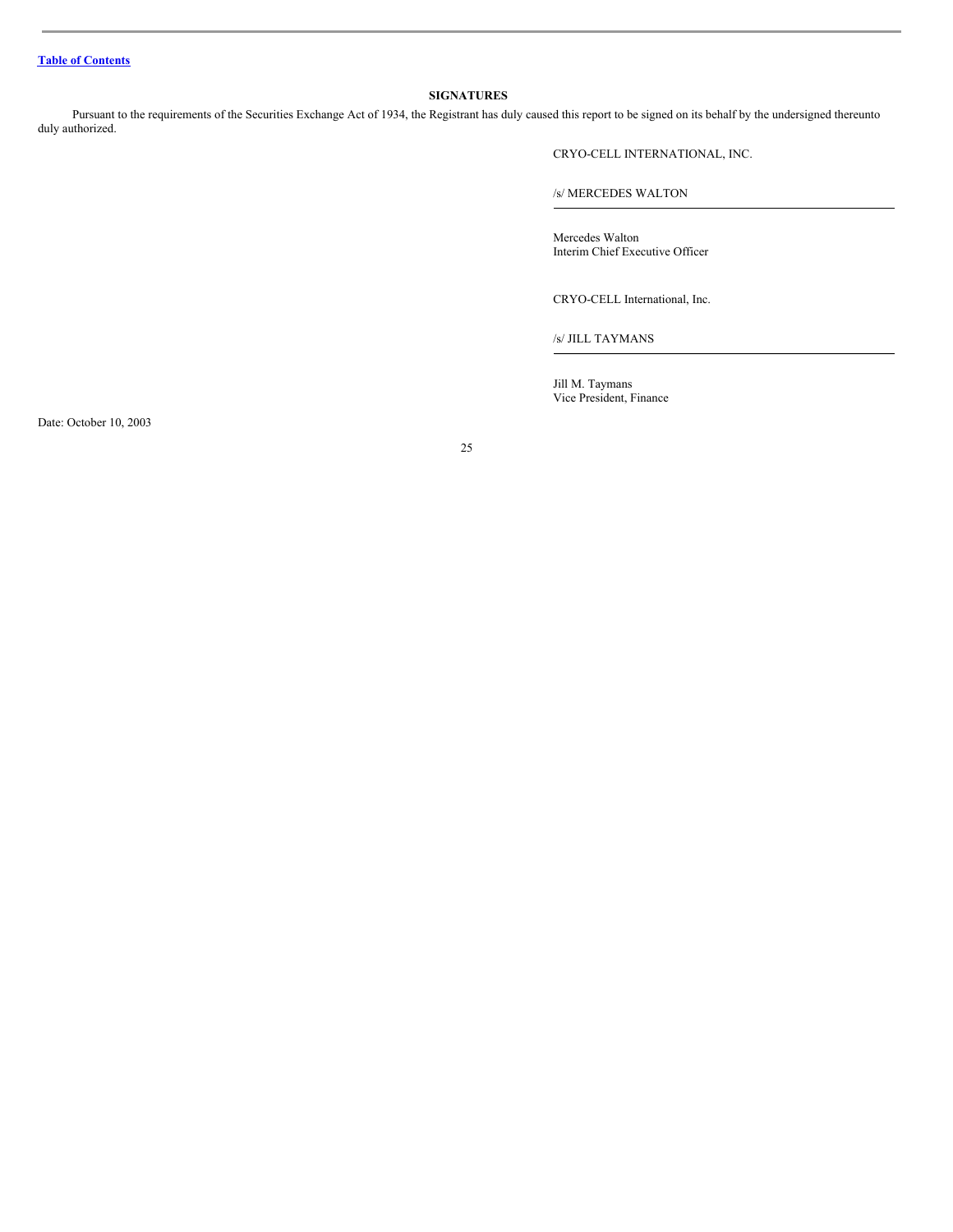#### CERTIFICATION OF CHIEF EXECUTIVE OFFICER

I, Mercedes Walton, certify that:

- 1. I have reviewed this quarterly report on Form 10-QSB of CRYO-CELL International, Inc. (the "Registrant");
- 2. Based on my knowledge, this report does not contain any untrue statement of a material fact or omit to state a material fact necessary to make the statements made, in light of the circumstances under which such statements were made, not misleading with respect to the period covered by this report;
- 3. Based on my knowledge, the financial statements, and other financial information included in this report, fairly present in all material respects the financial condition, results of operations and cash flows of the registrant as of, and for, the periods presented in this report;
- 4. The Registrant's other certifying officer(s) and I are responsible for establishing and maintaining disclosure controls and procedures (as defined in Exchange Act Rules 13a-15(e) and 15d-15(e)) for the Registrant and have:

(a) Designed such disclosure controls and procedures, or caused such disclosure controls and procedures to be designed under our supervision, to ensure that material information relating to the Registrant, including its consolidated subsidiaries, is made known to us by others within those entities, particularly during the period in which this quarterly report is being prepared;

(b) Evaluated the effectiveness of the Registrant's disclosure controls and procedures and presented in this report our conclusions about the effectiveness of the disclosure controls and procedures, as of the end of the period covered by this report based on such evaluation; and

(c) disclosed in this report any change in the Registrant's internal control over financial reporting that occurred during the Registrant's most recent fiscal quarter that has materially affected, or is reasonably likely to materially affect, the Registrant's internal control over financial reporting;

5. The Registrant's other certifying officer(s) and I have disclosed, based on our most recent evaluation of internal control over financial reporting, to the Registrant's auditors and the audit committee of the Registrant's board of directors (or persons performing the equivalent functions):

(a) All significant deficiencies and material weaknesses in the design or operation of internal control over financial reporting which are reasonably likely to adversely affect the Registrant's ability to record, process, summarize and report financial information; and

(b) Any fraud, whether or not material, that involves management or other employees who have a significant role in the Registrant's internal control over financial reporting.

Dated: October 10, 2003 /s/ Mercedes Walton

Mercedes Walton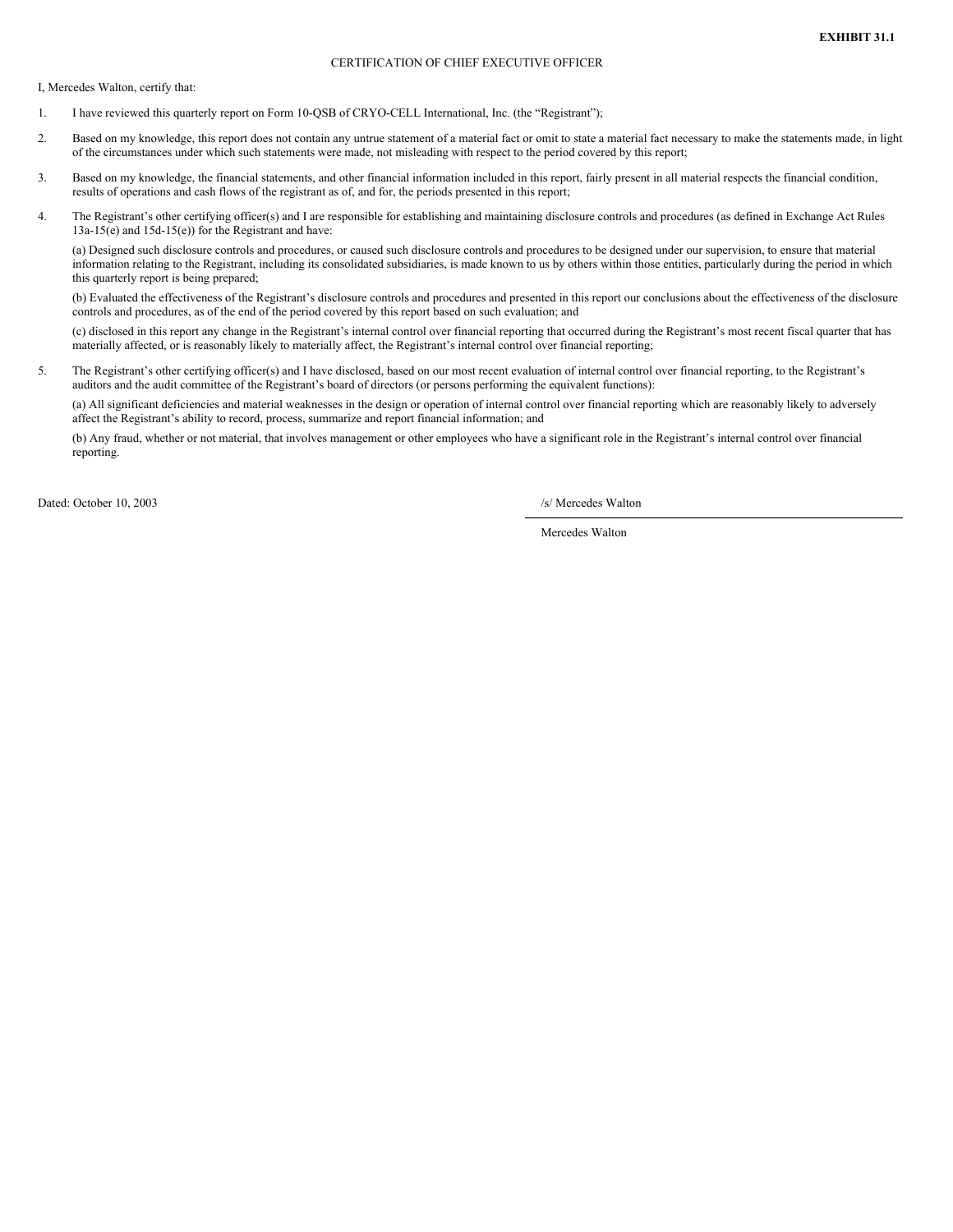#### CERTIFICATION OF CHIEF FINANCIAL OFFICER

I, Jill M. Taymans, certify that:

- 1. I have reviewed this quarterly report on Form 10-QSB of CRYO-CELL International, Inc. (the "Registrant");
- 2. Based on my knowledge, this report does not contain any untrue statement of a material fact or omit to state a material fact necessary to make the statements made, in light of the circumstances under which such statements were made, not misleading with respect to the period covered by this report;
- 3. Based on my knowledge, the financial statements, and other financial information included in this report, fairly present in all material respects the financial condition, results of operations and cash flows of the registrant as of, and for, the periods presented in this report;
- 4. The Registrant's other certifying officer(s) and I are responsible for establishing and maintaining disclosure controls and procedures (as defined in Exchange Act Rules 13a-15(e) and 15d-15(e)) for the Registrant and have:

(a) Designed such disclosure controls and procedures, or caused such disclosure controls and procedures to be designed under our supervision, to ensure that material information relating to the Registrant, including its consolidated subsidiaries, is made known to us by others within those entities, particularly during the period in which this quarterly report is being prepared;

(b) Evaluated the effectiveness of the Registrant's disclosure controls and procedures and presented in this report our conclusions about the effectiveness of the disclosure controls and procedures, as of the end of the period covered by this report based on such evaluation; and

(c) disclosed in this report any change in the Registrant's internal control over financial reporting that occurred during the Registrant's most recent fiscal quarter that has materially affected, or is reasonably likely to materially affect, the Registrant's internal control over financial reporting;

5. The Registrant's other certifying officer(s) and I have disclosed, based on our most recent evaluation of internal control over financial reporting, to the Registrant's auditors and the audit committee of the Registrant's board of directors (or persons performing the equivalent functions):

(a) All significant deficiencies and material weaknesses in the design or operation of internal control over financial reporting which are reasonably likely to adversely affect the Registrant's ability to record, process, summarize and report financial information; and

(b) Any fraud, whether or not material, that involves management or other employees who have a significant role in the Registrant's internal control over financial reporting.

Dated: October 10, 2003 /s/ Jill M. Taymans

Jill M. Taymans